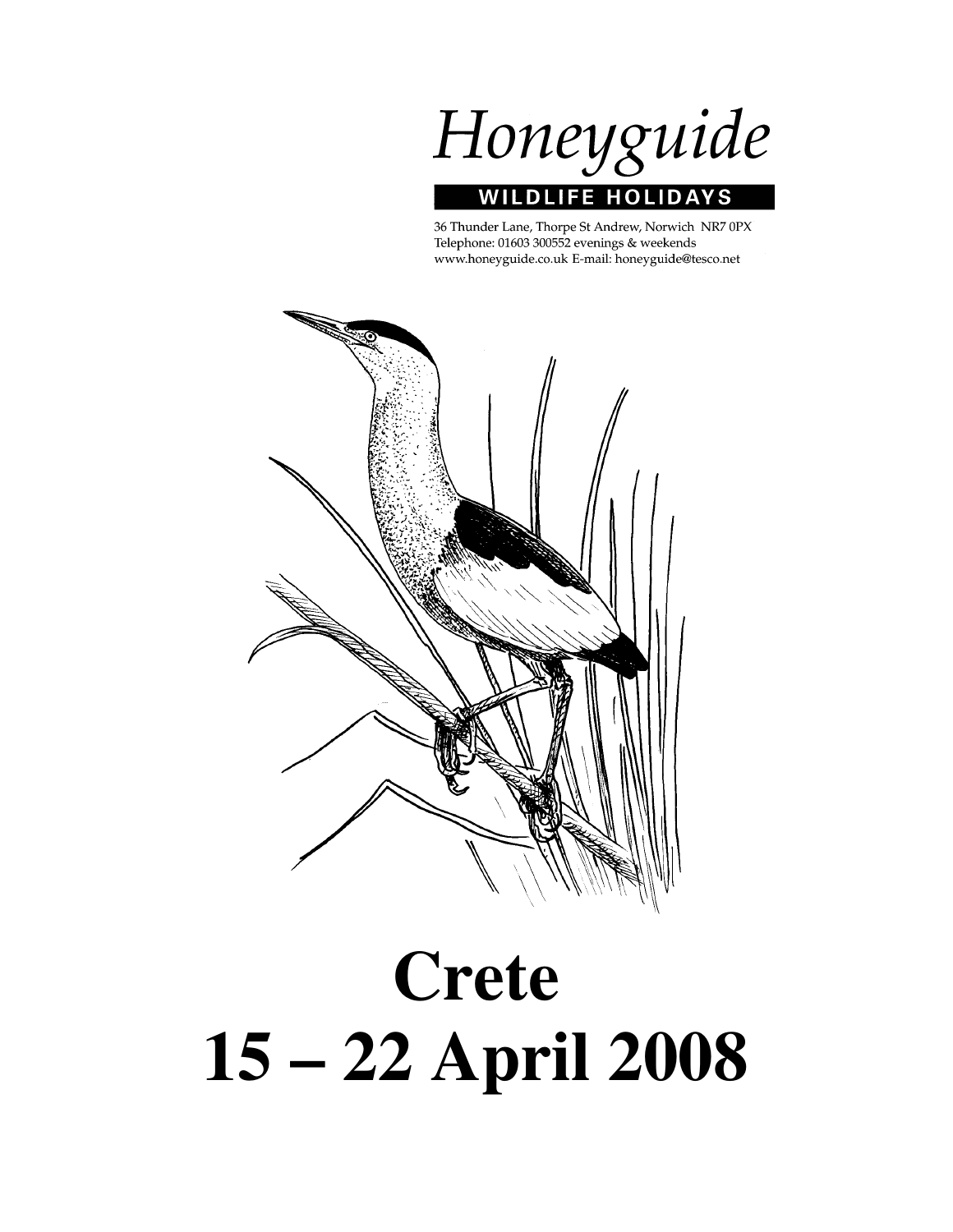**Crete 15 – 22 April 2008** 

#### **Holiday participants**

Tom Wiseman Gillian Shrimpton and John Mallison Patricia Duffield Barry Hennessey Julia Maynard

Leader Chris Durdin

Report by Chris Durdin

Illustrations by Rob Hume, including front cover, little bittern.

As with all Honeyguide holidays, £30 of the price of the holiday was put towards a conservation project, in this case for the lammergeier project of the Hellenic Ornithological Society (HOS), which is based in Athens but whose work covers the whole of Greece and its islands. The conservation contribution this year of £30 per person was supplemented by gift aid through the Honeyguide Wildlife Charitable Trust, a total of  $\epsilon$ 300 (£230).

This brings Honeyguide's total contributions to HOS since the first Honeyguide holiday in Crete in 1995 to £6,333. The total for conservation contributions through Honeyguide since 1991 was at £52,681 in early June 2008.

Information on the lammergeier project is at is at http://www.ornithologiki.gr/en/lib/engypbar.htm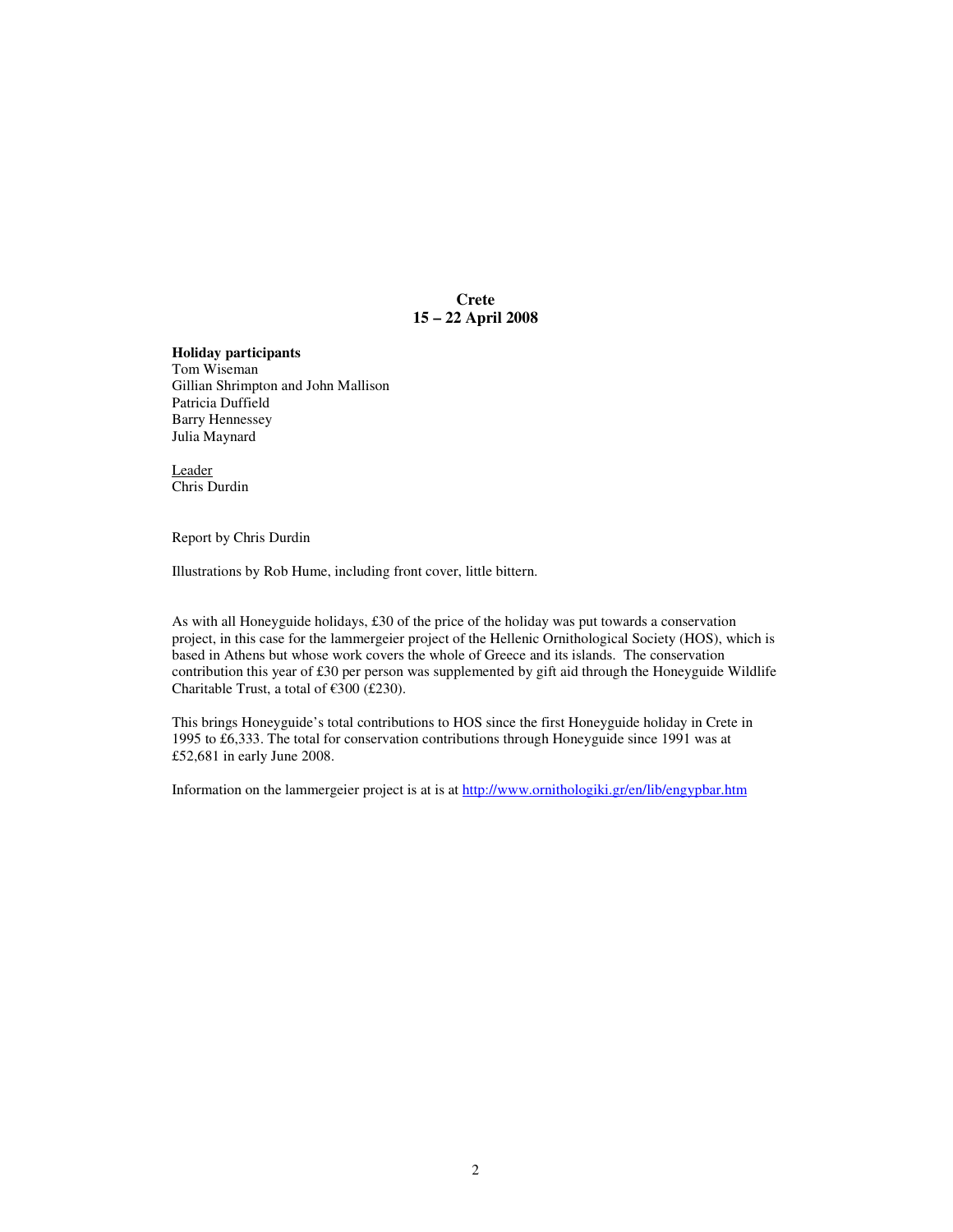#### **Crete 15 – 22 April 2008**

Crete's weather can be very changeable in April, but this year was unusually hot and dry. It's easier to see migrant birds on all Mediterranean islands when they are held up by poor weather, and especially so on Crete when clouds covering the mountains prevent birds them crossing them and moving north so one can find concentrations of birds can near the coast. But they still trickle through even in good weather and there are resident birds to find too, so the birds this year were merely good, rather than excellent! It wasn't so dry that the flowers had dried up, so they were superb as always, and there were more butterflies on the wing than usual, both residents like fast-flying Cretan festoons and migrants like clouded yellows.

This holiday report follows the usual pattern of a daily diary followed by various lists.

#### Tuesday 15 April – Gatwick to Heraklion and Plakias

After many years of using charter flights for Honeyguide's groups on Crete, it was a smooth scheduled flight that brought this year's group safely and more or less on time. With a small group we didn't have the usual coach to transfer us and our luggage to our south coast base in Plakias, so seven us squeezed successfully into a minibus, briefly pausing to take in hooded crow, crown daises, the Mediterranean field thistle *Galactites* and a squirting cucumber plant at the airport parking lot. We journeyed west into the setting sun along the road that runs along the north coast, stopping to buy fuel west of Heraklion, noting many buzzards along the way and how built up much of the north coast is. We turned inland at Rethymnon as dusk fell, over the central spine of Crete, through Kourtaliotiko gorge in the dark and arrived in Plakias two hours after we set off.

George, the newly-refurbished Hotel Sofia's owner – that's the hotel that's refurbished, not George – greeted us with tea. His colleague Costas took us to our rooms, so recently re-done that the new doors had their numbers temporarily just on post-it notes. Our first excellent taverna meal of many, this time fish, was at the Gio-Ma taverna.

#### Wednesday 16 April – walk to Mirthios

The vivacious Annemarie prepared breakfast, as always, following which we gathered for our morning walk to Mirthios, the village up the hill from Plakias. We started by wandering down to the beach to overlook the river that runs through the Kotsiphou gorge and meets the sea in Plakias: there was a common sandpiper here today, and on many days to follow. Sparrows were all clearly Italian, with chestnut heads, and we noted scarlet pimpernel in both blue and red. A group of aerial feeders dashed through, including a red-rumped swallow and a pallid swift, but blink and you'd missed them. The first of countless buzzards soared over the hillside inland.

Walking out of Plakias we paused by a patch of rough ground to take in the colourful common wayside flowers, too numerous to list here, but including purple salsify, yellow honeywort and the intense red of asparagus pea. A huge hornet moved harmlessly around us. It was fairly quiet for birds as we walked through the olive grove, but the flower list grew rapidly. Highlights were two from the bellflower family, the tiny lobelia *Solenopsis minuta* growing on bare cuttings and the famous and showy endemic *Petromarula* or Cretan wall lettuce, found by Barry. We puzzled over tongue orchids.

We retraced our steps to the bridge and headed slowly and steadily up the steep hill. Cretan and sageleaved cistuses were beginning to flower and other interesting plants included yellow-wort (is it only natural history that throws up double-Ws in words?), chaste tree and Mediterranean selaginella, the last a fern-like plant taxonomically but gripping an exposed face of conglomerate like a lichen.

Outside the Panorama taverna in Mirthios was a sign saying 'Open from 17:00' and it was only one o'clock, but they were expecting us and we were soon tucking into Greek salads while admiring the view down to Plakias Bay. Add fresh bread and olive oil and it you have a simple but excellent midday meal. There were kestrels and alpine swifts and an Italian sparrow disappearing into an untidy nest on the next building.

With two in the group walking at least sometimes with sticks, we took the slow and steady downward descent along the road, rather than back down the steep track, an easy walk with abundant wayside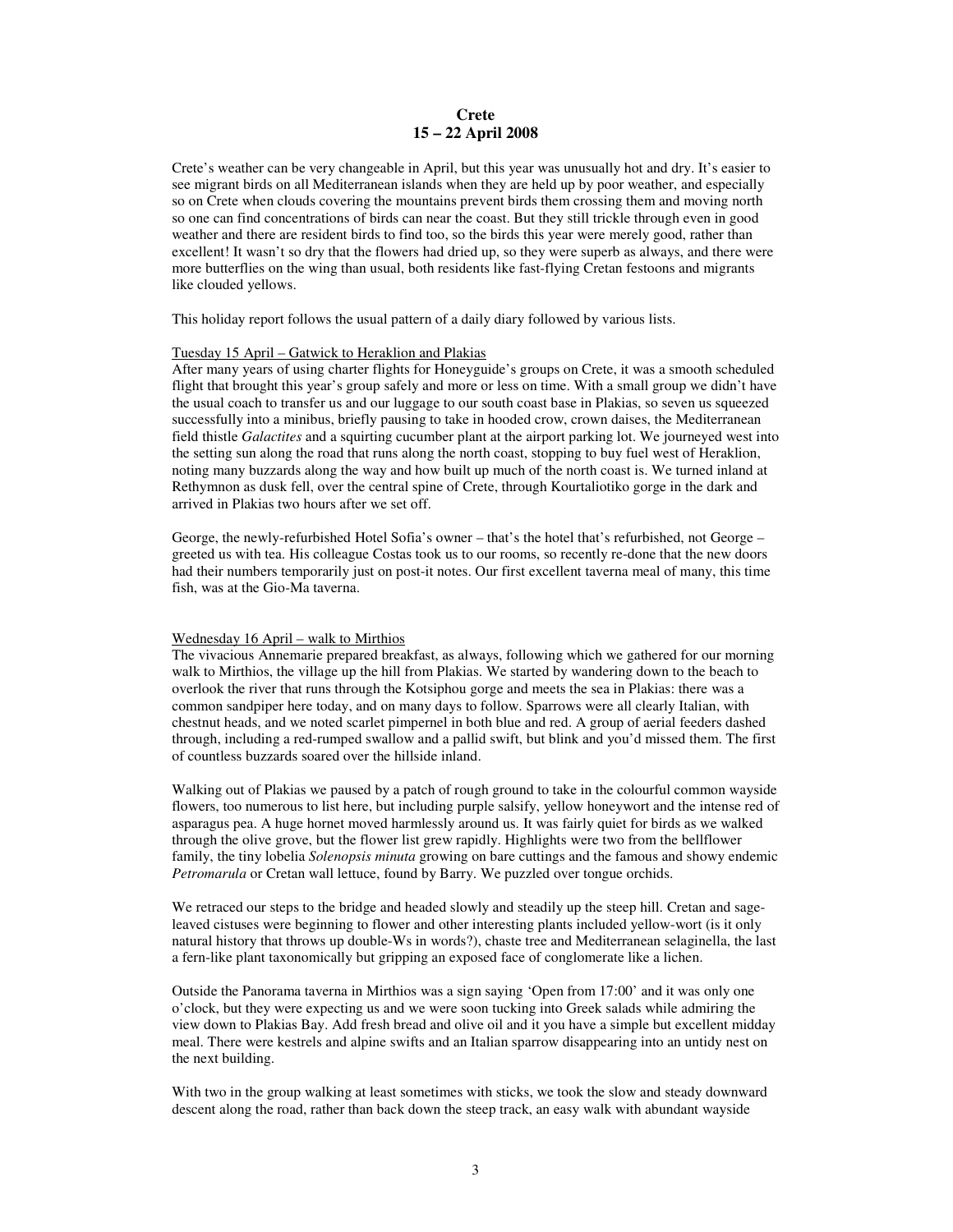wildflowers, though more traffic than is ideal. Cretan hillsides in April seem to be dominated by yellow, with giant fennel and Jerusalem sage especially striking. We watched a Sardinian warbler for a while, but generally there were few birds and it was surprisingly windy, despite the sunshine.

Reaching Plakias beach, there was a new range of flowers, with pink patches of Mediterranean catchfly, the semi-parasitic yellow bartsia and bellardia, sea medick and the leaves of the autumnflowering sea daffodil.

We opted for tea rather than something stronger as we ran through checklists in the breakfast room. Unusually, we ate away from the seafront as Annemarie suggested that the food in the Tavernaki taverna was good, which it was, though it was too smoky and would have been better without the music.

Thursday 17 April – Kourtaliotiko Gorge and 'Spili bumps' Our first pre-breakfast birdwatching was at the open area at the eastern end of Plakias. There were good views of a crested lark (*right*) on a pile of soil and a buzzard on a pole; two little egrets flew through.

As we headed out of Plakias after breakfast, a flock of nine grey herons flew slowly through. There was not far to go, to the gorge of Kourtaliotiko that makes it such an impressive route into this part of the south coast. At the first layby we stopped to stare, and immediately there was a fine male black-eared wheatear in song. There were blue rock thrushes below in the gorge and on the rock above to the left, and several crag martins. One of several ravens moved onto its nest on a crag, and the expected griffon vultures came into



view. Plants are interesting here too: in the cracks by our feet we noted the tiny bellflower *Campanula erinus* and the obscure valantia, a tiny bedstraw. At the other end of the scale were showy spikes of yellow asphodel and big bushes of tree spurge.

Dropping down into the gorge – which is easy as there are steps – there were more botanical highlights. Quite quickly we found three notable endemic plants. First was the pretty crucifer *Ricotia*, like a small honesty. In among some turban buttercups were the white flowers of Cretan cyclamen, and out of crevices in the walls Cretan gorge comfrey or *Procopiana* was growing. Down the bottom there are storax trees, with vanilla-scented flowers like a snowdrop. Up at the top, Barry pointed out the endemic hanging mullein *Verbascum arcturus*.

We took the pretty back road to Spili, pausing briefly to admire the view and various plants, and dropped down into the car park that now mercifully reduces the congestion in the town that doglegs around a main road. There is a Honeyguide tradition of a lunch here of gyros; pronounced 'heros' and what at home we might call donner kebabs, but very nice they are. A Cretan festoon flew up and down the main street, and we watched violet carpenter bees as we munched. Drinks, yoghurt & honey and other goodies followed in the by now hot square beside the row of lion-mouth fountains.

Tempting though it may have been to linger, the draw of 'Spili bumps' – more properly the Kedros foothills alongside to road to Gerakari – meant we moved on. This is my favourite place for looking at flowers in Europe, and it didn't disappoint. Rather than the usual crossing point over the ditch along the trunk of a fallen willow, we parked by the road and pottered to the left side of that road to start with. There were immediate three orchid species: Italian man orchid, *Orchis boryi* and lax-flowered orchid, and the pretty while *Gagea graeca* was abundant. Crossing the road and walking along the track there were pink tulips in the fields and thick yellow patches of corn marigolds. Pink Mediterranean kidney vetch, the curious-looking yellow vetchling, patches of perfoliate alexanders, big asphodels and the tiny pink bartsia *Parentucellia*: all in all a remarkable supporting cast to the stars of the show. Those stars are the orchids on the main 'bump': most of those listed in the back of this report were found here. The showiest this year were probably the yellow few-flowered orchids and the big patches of pink Italian man orchids. The small four-spotted orchids are a delight and among the many Boryi's orchids were two white specimens. It's a tough place to leave!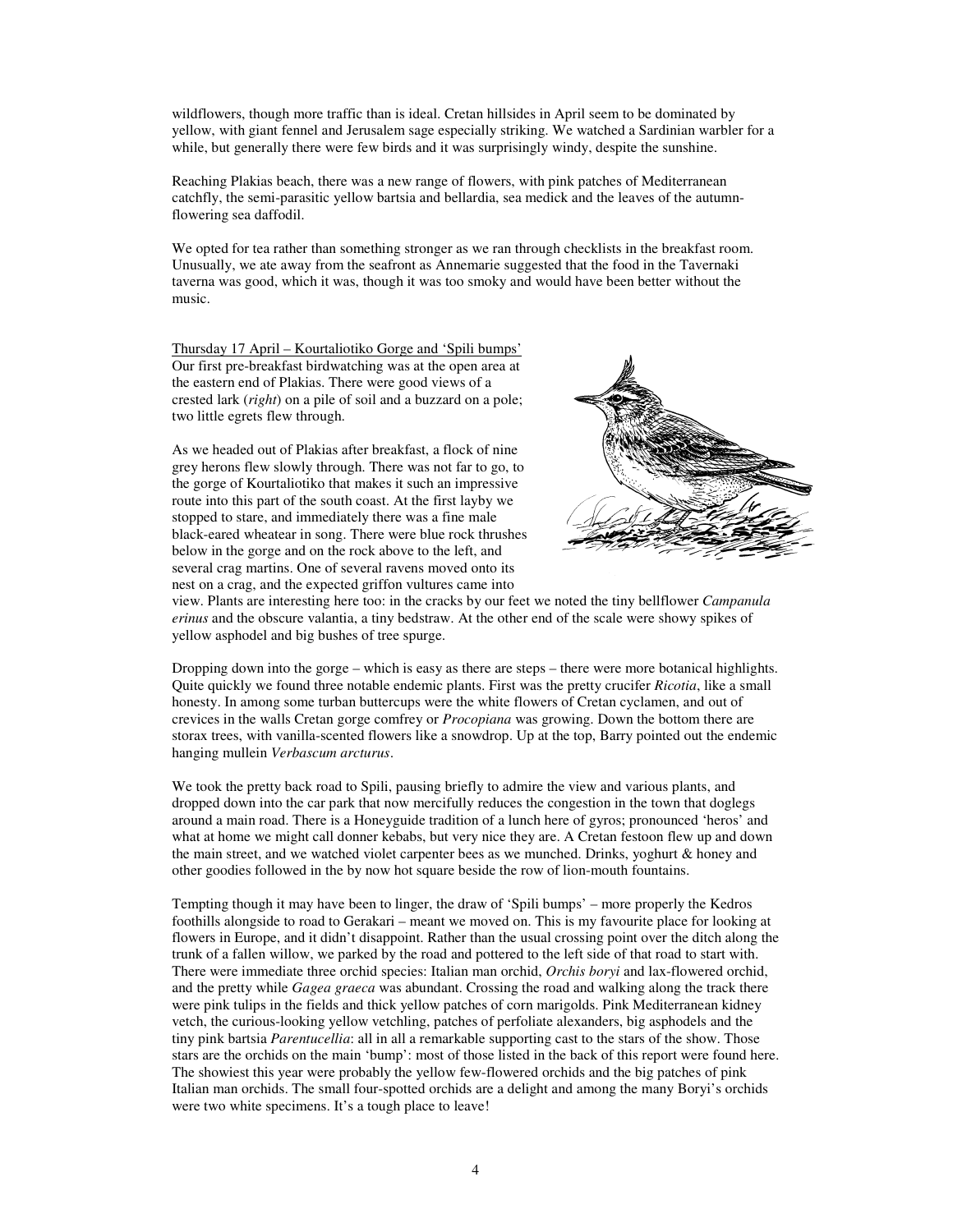We paused briefly at the bottom of Kourtaliotiko gorge on our way back and had a gossip with the affable group from Naturetrek, on its way for just one night in Plakias. I think we all had a quiet smug moment that we don't have to live out of suitcase like that. After checklists we tried Atlantis taverna, round the corner on the western face of Plakias. We were the only customers and the chef and proprietor was charming; the food (mostly fish) was excellent, though expensive compared with other tavernas. Some tried sea urchin eggs in our selection of starters; slightly sloppy and salty. The best bit though was a gift from the chef for our pudding: ice cream very briefly deep-fried in filo pastry. Yum.

#### Friday 18 April – Festos and Ayia Triada

With birds rather thin in Plakias so far, the early morning birders tried Souda, about three kilometres west. We noted some plants to show the rest later, but bird-wise it was quiet until we found a fine woodchat shrike, which had probably arrived the previous night.

We journeyed east today to the famous Minoan sites of Festos and Ayia Triada, with the mountains to our left. The journey took us though the low lying area round Ayia Galini where vegetables are growing under ugly seas of plastic and then the distinctly un-touristy town of Timbaki on market day. Whatever you think of archaeology, the setting of Festos on the hill above the flat plains of the Geropotamos valley is quite magnificent. By chance, we were there on International Day of Monuments, so after a drink in the café that ensured a small saving for the culture vultures and even the Philistines, like me, then took a quick tour round the Festos site. There was a coach party of schoolchildren, bubbling and chatting outside the site on their day trip, a little glum inside (or was that just me?), but it wasn't crowded, despite the special day.

Leaving Gillian and John to soak up more culture, the rest of us moved off along the road that leads to Ayia Triada, three kilometres away. Tom and Julia found a superb chukar partridge in the field below to our left. This stretch of road is also notable for the extensive areas of Crete's most famous endemic plant, Cretan ebony, a shrubby sainfoin that makes the hillside a soft pink colour.

I returned to collect the minibus, Gill and John and picked up everyone else along the road, Barry excepted, who walked and was soon with us for our picnic at Ayia Triada. We watched two hooded crows mobbing a buzzard – life must sometimes be irritating when you're a bird of prey. Leaving Gill to more history, most of us took the track around the back of the historical site and down towards the river valley. What looked at first like a small carob on closer inspection turned out to be a bean trefoil bush, with rather similar big pods, but when the foliage was crushed with a characteristic scent, that we struggled to put a name to – was it like Worchester sauce?

This can be a good area for orchids but with the warm, advanced spring not so today, though there were the stumps of gone over giant orchids. The exception, though, was by a small area of building foundations right of the downward slope where there were Cretan bee orchids and our first mammose orchid. We then moved into area with scattered citrus trees in the Geropotamus river valley. A woodchat shrike was followed by two turtle doves on a wire, which suddenly became 11 turtle doves – plainly a migrant flock. A purple heron got up from the riverbed, but that raised false hopes: the river bed this dry season was almost dry, save one pool with a single wood sandpiper. I went back for the bus to save the uphill walk on another hot day.

Back in Plakias, we checked the fields at the eastern end of town, where there were no less than five whinchats and three woodchat shrikes. This evening's taverna was the family-run Korali, from where we could watch a little stint close by on the beach. Hospitality in tavernas is typically a glass of raki presented with the bill: here we were also provided with extra beers and carafes of white and red wine on the house.

#### Saturday 19 April – Ayia reservoir and the Omalos plateau

The stint was there again before breakfast, as were three common sandpipers, two of which were displaying in what seemed to be a joust over a territory held temporarily on migration. At the whinchat/woodchat shrike end of the beach was a flock of 47 sand martins on a wire, plus a few swallows. Of half a dozen yellow wagtails feeding in the grass, one male was the black-headed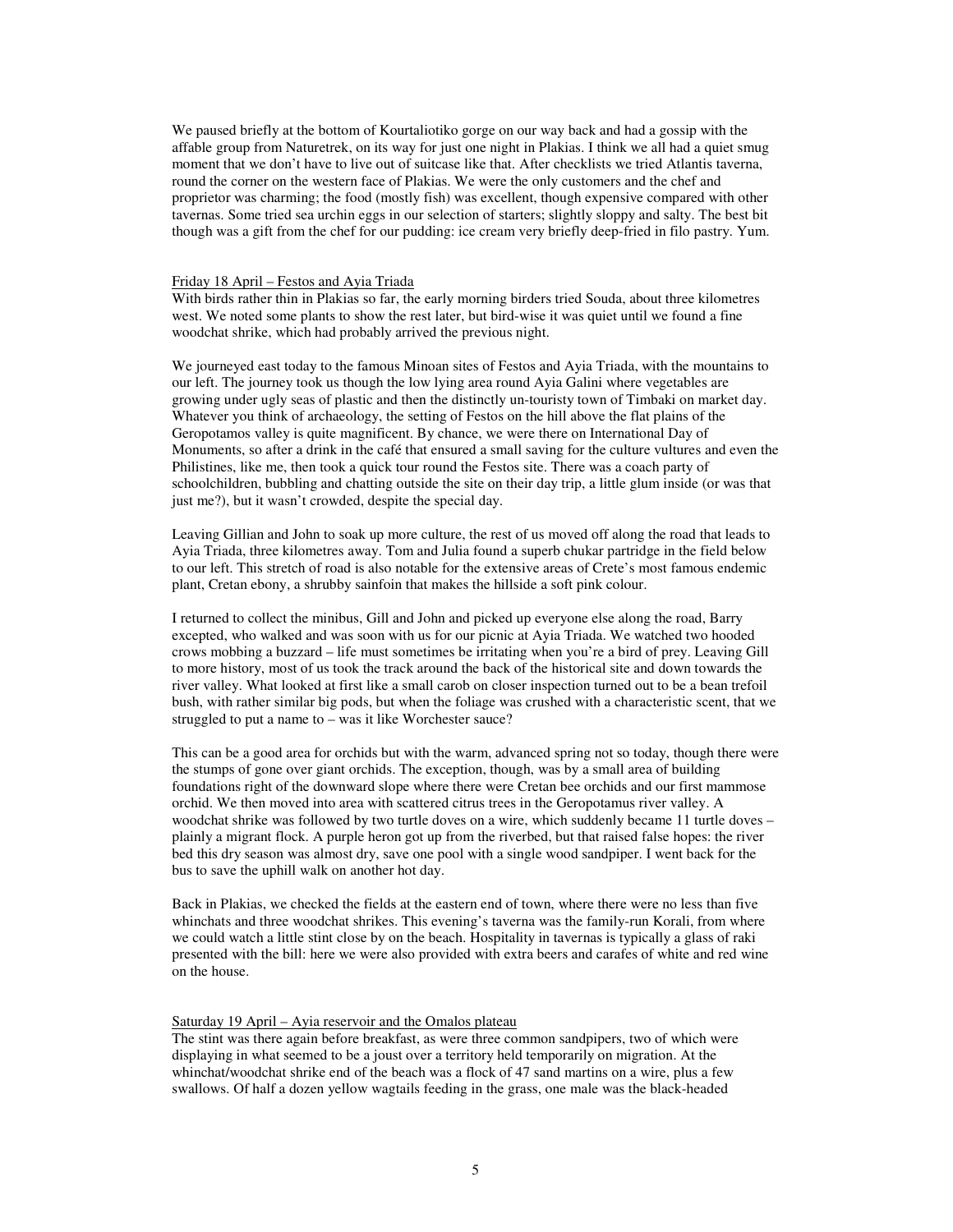subspecies *feldegg* from the Balkans/Greece and another a grey-headed wagtail *thunbergi* from Scandinavia/Russia.

The back door on the minibus was refusing to open so we went via the Europrent office in Hania, which we found easily with a combination of Julia's map reading and Barry's local knowledge. The man in the office tried and failed the door; a mechanic from the workshop came with his WD40 and also tried and failed. In the meantime, we browsed the excellent bookshop next door and admired the Judas trees in the street. Next stop was the workshop, where we quickly transferred to another minibus. The workshop was at the bottom of the Omalos road, so it was easy to set off to our next stop, the compact and well-vegetated little reservoir at Ayia. Some new signs to 'lake café' would have taken us, I think, to the new café on the wrong side of the reservoir, looking into the sun; the sign with the mute swan took us to the car park and taverna on the southern side where we needed to be this hot and sunny day.

As ever, there were so many birds that working out where to look first is always a challenge. Two squacco herons were flying around, doing their usual trick of looking like egrets in flight and all but disappearing when landed in their yoghurt-and-honey colours. A sprinkling of ducks were garganey, at least five, and two pairs of shovelers. Two other birdwatchers, Peter and Lesley, arrived at this point and were invited to listen in – not least to the flock of 23 bee-eaters that arrived and settled on reeds to our left. A serin buzzed past but didn't stop, but two rather dark marsh harriers were easy to see. Frogs and stripe-necked Balkan terrapins could be detected in the water. Moving along the reservoir bank, while watching wood sandpipers and greenshanks, we located first one then two little crakes in the edge of the reed. Then a little bittern came into view, and all three birds could be seen together in one easy and excellent telescope view.

Pausing to admire a tree frog, we moved back to where we'd come up onto the reservoir bank for our picnics, then into the shady taverna for fresh orange juice and coffee. The former could hardly have fewer food miles – orange plantations surround the reservoir. Curiously, Tom's cappuccino came with a free crème caramel in a glass, which mostly stayed under control.

It's not that far but quite a long – around 90 minutes – though fascinating drive to the plateau as the road winds higher and higher. We paused to look at the view from the top over what is, strictly, a mountain plain, though whatever you call them the plains or plateaux are some of Crete's most distinctive physical features. Dropping onto the Omalos plateau, the first stop was to admire sheets of pink tulips. There are some unattractive wire fences too, but they plainly make a big difference in preventing the tulips from being grazed. Outside the fence line, Barry pointed out the grazing-resistant plants like asphodels.

At the far end of the plateau is the start of the famous Samaria gorge, not open this early in the year, a viewpoint and a taverna. There is also a sprinkling of interesting plants, such as aubretia and Cretan barberry. The taverna is up some steep steps but offers both the best watchpoint and, happily, the best watcher. Aristotelis, the guy I'd met here two years ago, quickly located a kri-kri, the Cretan wild goat, a tiny speck sitting on a rock on the far side that would have taken us a month of Sundays to find. After admiring this for a while and patronising the café, naturally, we took the easy route back to the minibus down the road.

We took a left turn to make a circuit of the plateau, pausing by a small lake, complete with EU sponsored sign 'Action for Mediterranean temporary ponds on Crete', or words to that effect. The pond had a couple of migrant wood sandpipers feeding by it and a sheet of water crowfoot, but it's the setting rather than species that makes this area so special. Two local ladies – presumably summer visitors, like the wheatears? – were collecting *horta,* wild greens, looking like partially grazed dandelions, and Patricia, whose knowledge of Greek put us all to shame, made conversation. Woodlarks perched on a wire.

It was tough to tear everyone away from this magical setting and it was 6 pm by the time we were on the long and winding road off the plateau, heading for our evening destination of Rethymnon. Our usual car park had a sign saying full but the man found us a slot. Having booked our taverna table, we took a quick turn past the Venetian castle and round the picturesque port. It was already on the dark side of dusk, but a few pallid swifts could be made out entering a building overlooking the coast road. There are many touristy restaurants by the harbour but, after collecting Tom and Patricia, who'd stayed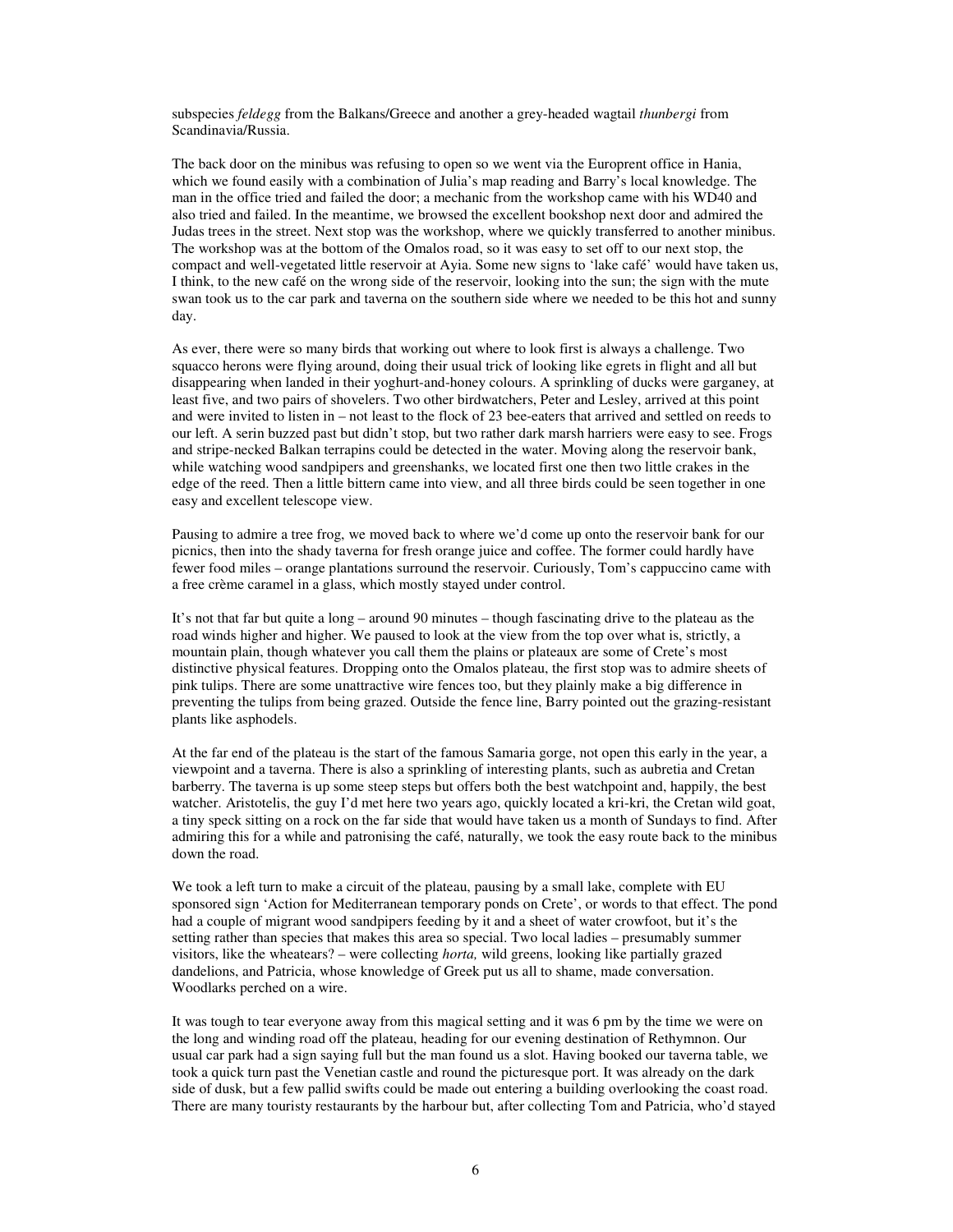close to the castle, we repaired to the family-run 'To Tripio Katostari' taverna, complete with Andy Capp style cartoons, near the car park. After a typical taverna meal, they showed us their new toy – their back wall down which a continuous sheet of water slid once they'd turned on the switch. Then it was time for an uneventful drive home to Plakias.

#### Sunday 20 April – Moni Préveli and Kotsiphou Gorge

After a last night's late night we rested the pre-breakfast birdwatching so batteries were fully recharged as we took the short journey, about 20 minutes, towards Moni Préveli. We paused first in the valley at the Turkish bridge over the Megalopotamos river. The bridge was punctuated with the small, greyish rosettes of evax plants and the white blooms of a storax tree leant over it. The search was then on for a special resident of the river here, and after a while there was one, half under a stone: a freshwater crab.

We parked in the generous car park near to the coastal monastery at Moni Préveli. The landscape here is all *phrygana*, even more open and Spartan than low-growing garrigue often found near the Mediterranean coast. We considered its origins: Oliver Rackham's book on the making of the Cretan landscape argues powerfully that this is not a 'ruined landscape' as typically explained in many texts, but can be explained by a level of browsing over three or four millennia.

It was a hot and still day, with the prospects for this being a hotspot for migrant birds looking poor. There were many clouded yellows and several painted ladies, so the fair weather was good for these migrants. There was a raven and alpine swifts over the car park and a corn bunting singing, but a walk down to overlook the sea was very birdless; not even a blue rock thrush. But some careful searching of the cypress trees below the monastery was, finally, rewarding with at last three pied flycatchers, a spotted flycatcher and a wood warbler. In the meantime, Patricia was exploring the monastery and we met up in the café for fresh orange juice or coffee.

The monastery famously sheltered escaping Allied troops in World War Two and we stopped at the

fine memorial to this on the way back, a monk and a Tommy set in the coastal *phrygana* landscape. The taverna by the bridge was not yet open for business so we opted to return to the Panorama taverna in Mirthios; yet more fried courgettes and Greek salads.

After lunch, Gillian walked back to Plakias and the rest of spent our nominally 'free' afternoon in some relaxed pottering in nearby Kotsiphou gorge. In among the spiny vegetation above the gorge were some Bishop's ophryses and our first monkey orchids. Our first Cleopatra butterfly came past us several times and several Cretan festoons were on the wing. The gorge has excellent plants, the most remarkable of which to my mind is the yellow-flowered tree flax, albeit more of a bush. We found evergreen maple, the same as was on the Omalos plateau, three species of arums, and more of the endemic Cretan gorge comfrey and hanging mullien. An eye on the sky was needed too: there was a steady trickle of griffons (*right*), a chough and finally a peregrine powered through.



We dropped down through the gorge and to the coast, meeting and picking up Gillian and turning west to Souda. The botanical highlights seen the other day by the early birders could now be shared: Cretan palms, a near endemic species, and bug orchids.

This evening we ate at the Kri Kri taverna to mark our sighting of the Cretan wild goat yesterday, and very good it was too.

#### Monday 21 April – Frangocastello and Imbros gorge

Before breakfast we took a short drive to Damnoni beach, which lies just on the other side of the headland at the eastern end of Plakias Bay. By now, good weather meaning fewer migrants was an expected pattern, but some still arrive, nonetheless: Julia noticed a squacco heron flying in across the bay, and soon after there was a group totalling eight which landed on the rocks. Three of us were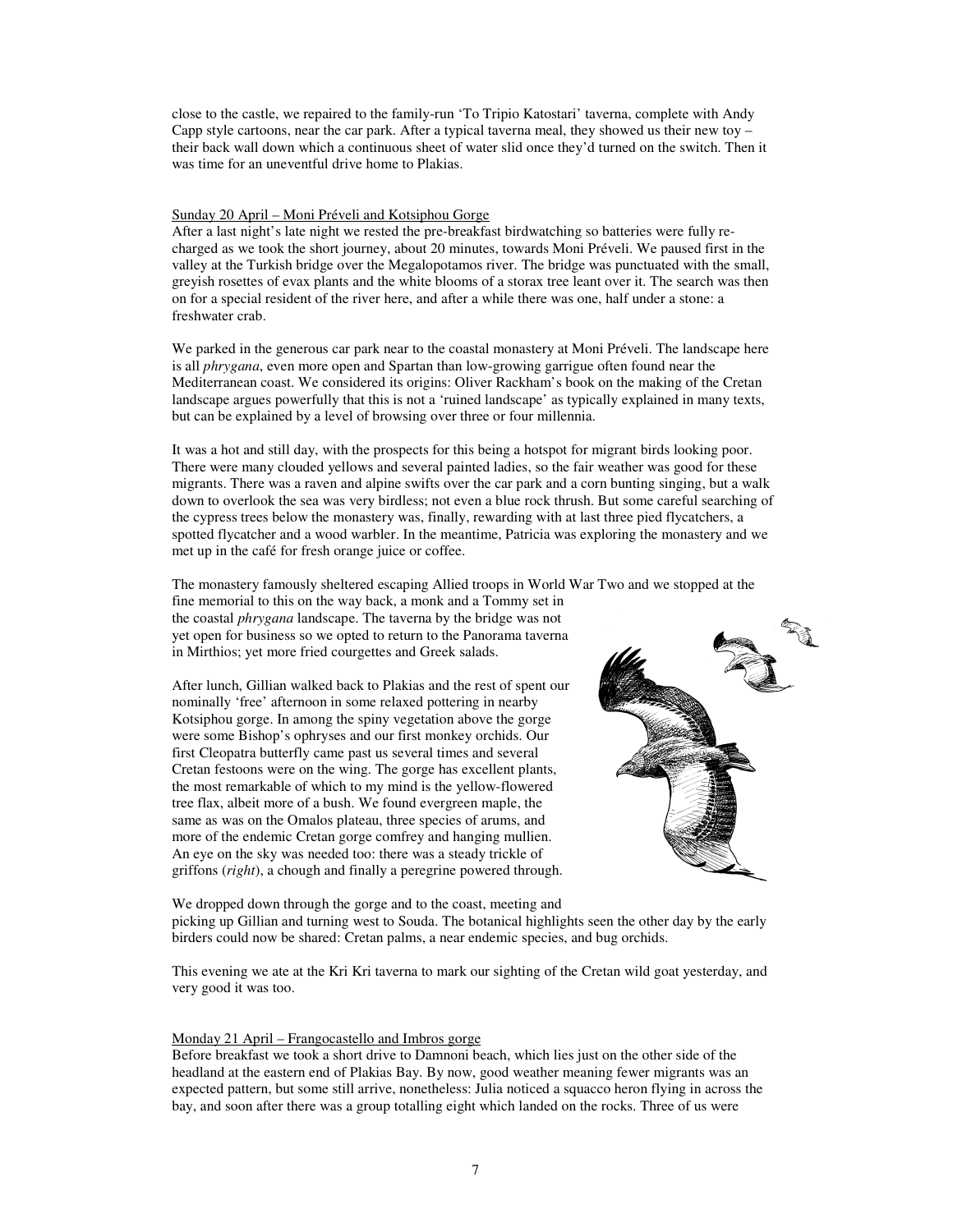feeling a bit under the weather, but talking to Annemarie we concluded it was probably due to lots of sun.

We headed west. One of my favourite Mediterranean bird songs caught my ear as we drove, so we stopped to admire a fine male ortolan bunting with its typical 'Beethoven's Fifth' song with an interval of a minor third. It's a delightfully unimproved minor road that winds through un-touristy villages. In one of these we witnessed the extraordinary sight of two or three live sheep being carried strapped to the back of a donkey.

Arriving at the coastal plain of Frangocastello we stopped to buy some petrol, and the minibus wouldn't restart. It was proving hit and miss already, with overheating the cause. The man at the garage was brilliant, ringing up Europrent for us and eventually getting it going. Happily it started OK for the rest of the day out. In the meantime a marsh harrier appeared near the sea.

We parked in the shade of the castle: just a shell, but some shell, and we looked inside. Walking along the top of the low cliff there were several new plants, notably white henbane, mandrakes – famed for their roots that are supposed to squeal when pulled up – and some quite magnificent and suitably smelly dragonarums. Birdwise it was predictably slow, just one flyby red-rumped swallow of any note. As well as many migrant butterflies, there was a hummingbird hawkmoth. We had our picnic in the shade of the castle, followed by a brief and unsuccessful look for spectacled warbler in the low coastal scrub, where we found the sandalwood-scented osyris.

Barry has walked Imbros Gorge in the past, which is more than I have, and his description of its ruggedness reinforced the plan not to try to walk any of it in today's heat. The road winds up and up the side of the gorge through rich *phrygana*. Towards the top there were roadworks, widening the road, especially at the very top, after it becomes wooded, where a cutting is going through and the road is closed due to the works. Sadly the café at the top of the gorge has gone: just charred wooden beams remained, though whether it has burnt down or this was related to the roadworks we don't know. Nonetheless, near where the café used to be proved a good spot, with shade, to see if any of the gorge's birds would appear. It looked rather unpromising in the heat of the afternoon but, after we threatened to leave, a golden eagle joined the distant griffons. I threatened to leave again and a peregrine flew through then, at last, a pair of Bonelli's eagles (*right*), offering good views of one of Europe's most elusive raptors.

Back at Plakias, the Europrent mechanic arrived with our previous minibus, the back door now fixed. Unfortunately for him, the other one wouldn't start – which at least proved our point. We'd chosen to return to the Gio-Ma taverna for our final meal so everyone else went on down there, armed with my modest order of yet another Greek salad. The third garage the mechanic and I tried had some jump leads we then borrowed, but the minibus started anyway at that point.



Later, arriving at the taverna, there was a tight flock of birds flying around and landing on the sea in the half-light. They could only have been garganeys; I estimated 120 of them. Plakias Bay is known is a stopping off point for them, but they were gone next morning. Returning to the taverna a few minutes after we'd left – I'd forgotten to pay – I realised that this was good way of avoiding the raki that traditionally arrived with the bill!

#### Tuesday 22 April – Plakias and home

No garganeys before breakfast, but instead there were 35 little egrets on the rocks opposite the Gio-Ma taverna.

With a free morning before our early evening flight, we walked to the old mill – in fact two old Venetian mills, water-powered olive mills. John explained how they worked and, on the second, betterpreserved structure, there was much Cretan wall lettuce in flower. New butterflies today were small skipper and brown argus.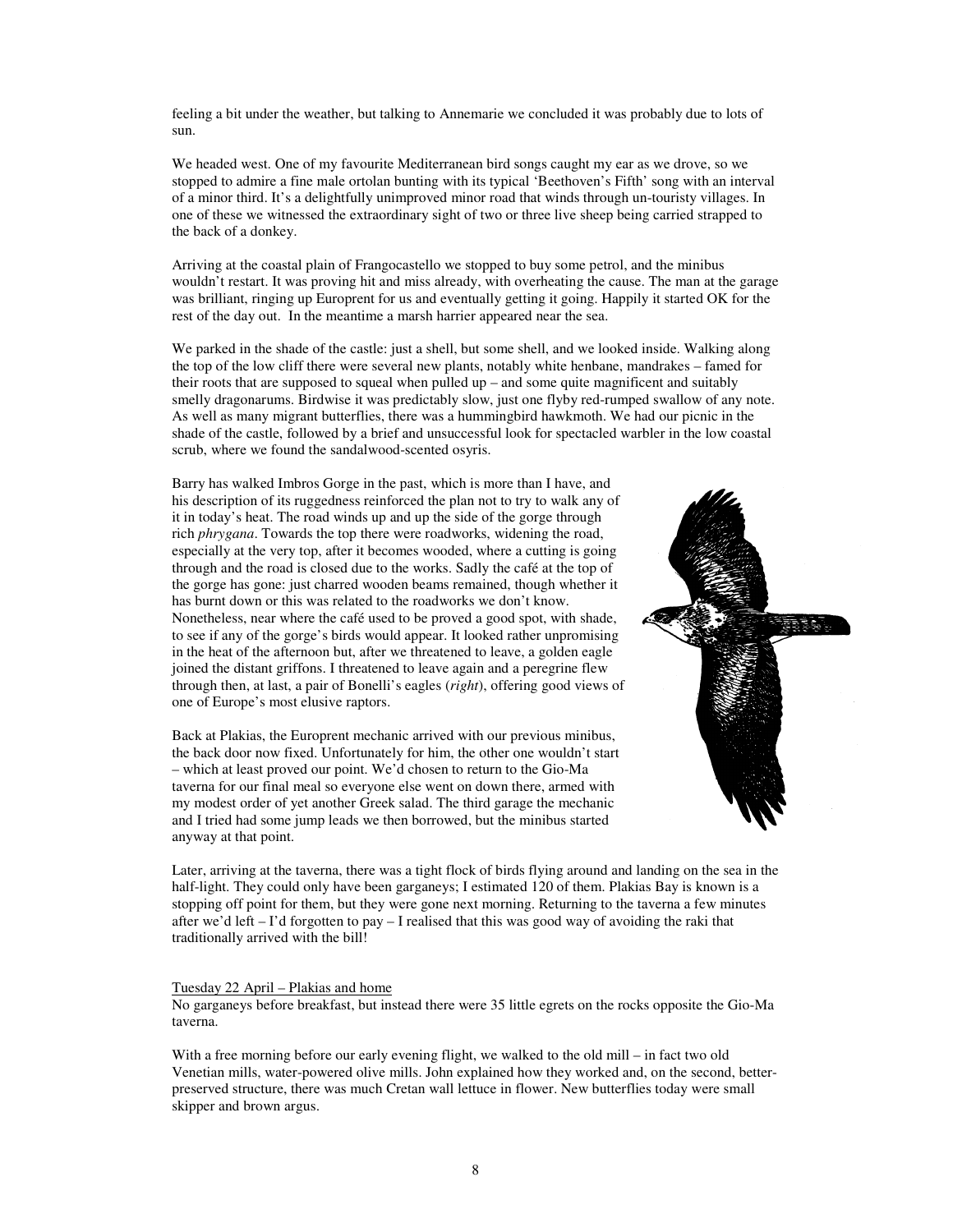We lunched at Korali taverna. Plakias was noticeably gearing up for the tourist season during our week. Now, on the beach, diggers were moving the winter's accumulation of Mediterranean seagrass or *Posidinia*. Behind us, retzina had freed a group of locals from any inhibitions they may have had, and to one side, a courier escorted a coach party of German tourists to fill the next taverna and overspill into ours. It was time to leave, and at three o'clock we were away. We stopped in Kourtaliotiko gorge for a last, unsuccessful attempt to find a lammergeier – the threatening to leave trick didn't work this time – then back to Heraklion where our mechanic friend was there to pick up the minibus. It was an uneventful flight back to Gatwick.

#### \* \* \* \* \* \* \* \* \*

#### **Highlights of the week, as nominated by group members**

**John**: bird: ortolan bunting- first good long look at one; flowers: all the orchids (and everything else) on Spili Bumps; general: amazing general yellowness and profusion of the flowers.

Gillian: marsh frogs and bee-eaters at Ayia reservoir; colours of everything – flowers, sky, mountains. **Barry**: bird – Bonellis' eagle; flower – tulips at Omalos; place – Omalos plateau.

**Patricia**: plethora of flowers especially mandrake and dragonarums; the donket carrying live sheep. **Julia**: two little crakes and little bittern together at Ayia reservoir; fried ice cream.

**Tom**: dragonarum, masses of flowers at Spili bumps.

**Chris**: Spili bumps, as always; migration surprises like squacco herons flying in off the sea at Damnoni.

#### **Butterflies**

Swallowtail Scarce Swallowtail Cretan Festoon Small White Bath White Clouded Yellow Cleopatra Comma sp Painted Lady

#### **Other notable invertebrates**

*Acrida ungarica Acrida ungarica Anacridium aegyptiacum* **Anacridium** *Anacridium aegyptiacum* **Egyptian Locust** *Anacridium aegyptiacum Macroglossum stellatarum* Hummingbird Hawk-moth *Oxythyrea funesta* a black and white chafer *Graphasoma italicum* a black and red shield bug *Xylocopa violacea* Violet carpenter-bee *Polistes* sp. a paper-wasp *Scolia flavifrons* a hornet

#### **Amphibians & reptiles**

Cretan Marsh Frog – Ayia reservoir Common Tree Frog – Ayia reservoir Ocellated skink – found dead at Plakias Balkan (Stripe-necked) terrapin – Ayia reservoir Balkan Green Lizard - Ayia reservoir & elsewhere

#### **Mammals**

Bat sp. - Rethymnon Brown hare - Phaistos Beech marten *(*road casualty, near Imbros gorge*)*  Wild goat (Kri-kri) – Omalos

Red Admiral Meadow Brown Southern Speckled Wood Wall Brown Holly Blue Brown argus Common Blue Small Skipper



*Potamon potamios* Freshwater Crab Tawny mining-bee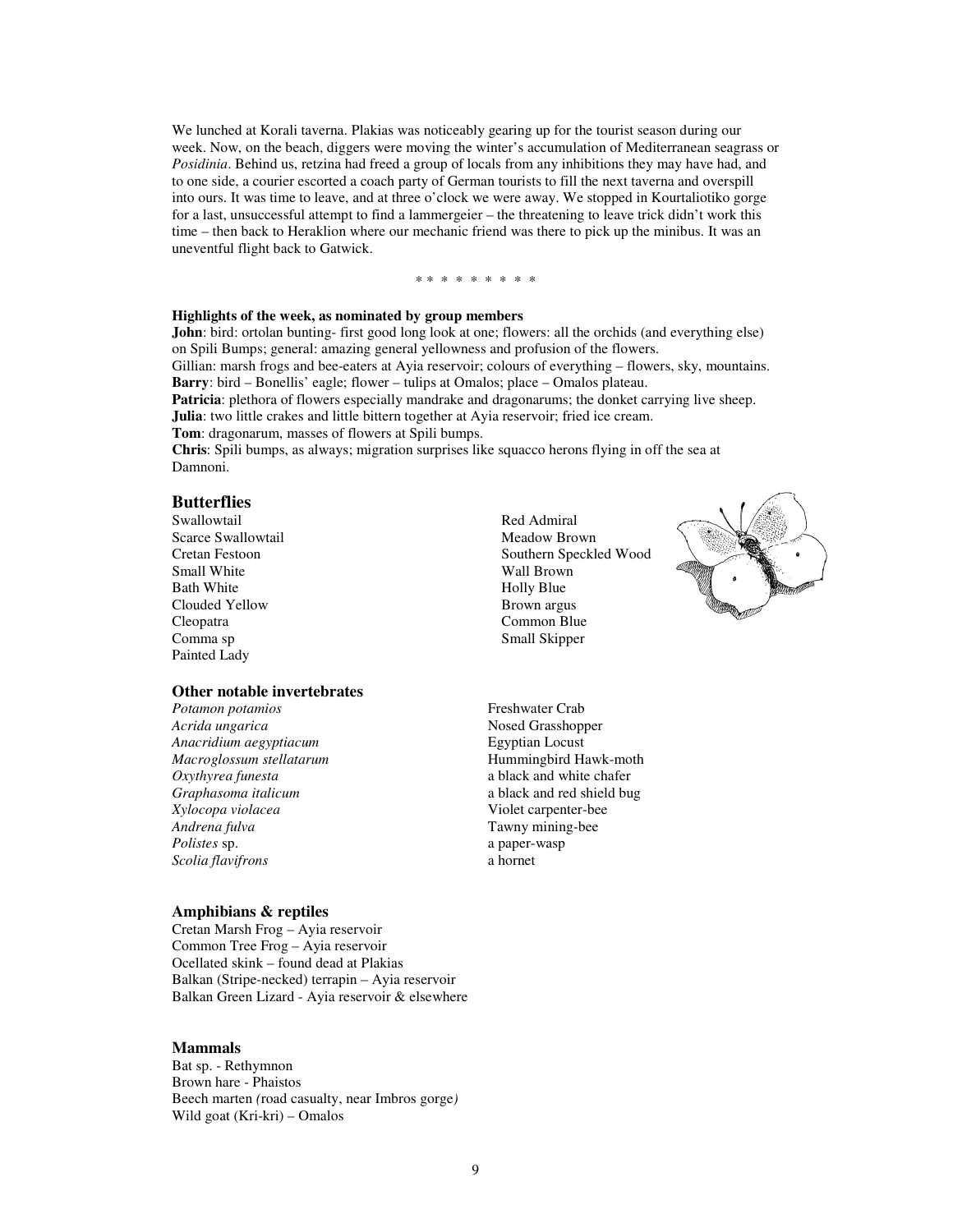#### **PLANT LIST**

**Key and nomenclature:** Latin names of plants follows those used in *Flora of the Cretan Area* (Turland et al 1993), with additions from Mediterranean Wild Flowers (Blamey & Grey-Wilson 1993). Also used as references: *The Orchids of Crete and Karpathos* by Albertis Antonis (a photoguide); *Wild Flowers of Crete*  by George Sfikas; *Flowers of Crete* by J Fielding & N Turland; and *Wild Flowers of Crete* by Vangelis Papiomitoglou. \* Endemic to Crete

# Introduced and not native to Crete and cultivated or planted species

#### **FERNS AND ALLIES**

*Adiantum capillus-veneris* Maidenhair Fern *Ceterach officinarum*<br> *Rustyback* Fausetum *ramosissimum*<br> *Rustyback* a horsetail *Equisetum ramosissimum* a horseta<br> *Pteridium aquilinum* a horseta<br> **Bracken** *Pteridium aquilinum*<br>Selaginella denticulata

#### **CONIFERS**

*Cupressaceae -* **Cypress Family**  *Cupressus sempervirens horizontalis* Cypress<br> *C. sempervirens sempervirens* Funeral Cypress *C. sempervirens sempervirens Juniperus oxycedrus* ssp. *Macrocarpa* Juniper

#### *Pinaceae -* **Pine Family**

*# Araucaria araucana* **Nortollary** *Norfolk Island Pine Pinus brutia* Calabrian pine

*Selaginella denticulata* Mediterranean Club-moss

#### **FLOWERING PLANTS Dicotyledons**

**Aceraceae - Maple Family**  *Acer sempervirens* 

*Aizoaceae -* **Aizoon Family**  *# Carpobrotus edulis* **Hottential Hottential** 

*Anacardiaceae* **- Pistacio Family** *Pistacia lentiscus* and *Pistacia lentiscus* and *Mastic tree or lentisc* 

*Apiaceae (=Umbelliferae)* **- Carrot Family**

*Apium nidiflorum* **Fool's watercress**<br> *Apium maritimum* **Fool's watercress**<br> **Fool's watercress** *Crithmum maritimum Daucus carota* **Wild Carrot**<br> **Example 2008** Even by Field Ervngo  $E$ ryngium campestre *Ferula communis subsp. communis* Giant Fennel *Foeniculum vulgare* Fennel *Oenanthe globulosa* Mediterranean water dropwort *Orlaya grandiflora Scandix pecten-veneris* Shepherd's needle<br>
Shepherd's needle<br>
Alexanders *Smyrnium olusatrum Smyrnium perfoliatum* subsp *rotundifolium* Perfoliate Alexanders

#### *Asteraceae (=Compositae)* **- Daisy Family**

*Anthemis chia*  Anthemis rigida ssp. rigida **Rayless Chamomile** *Asteriscus (Pallenis) spinosus* Spiny golden star *Calendula arvensis Chrysanthemum coronarium* var*. coronarium (now Glebionis coronaria)* Crown Daisy *C. coronarium var. discolor Chrysanthemum segetum* Corn Marigold

**Tordylium apulum 1996 Mediterranean Hartwort (equally 2-lobed petals)**<br> **Mediterranean Hartwort (equally 100 petals)**<br> **A** a hartwort (with unequally 10bed petals) a hartwort (with unequally lobed petals)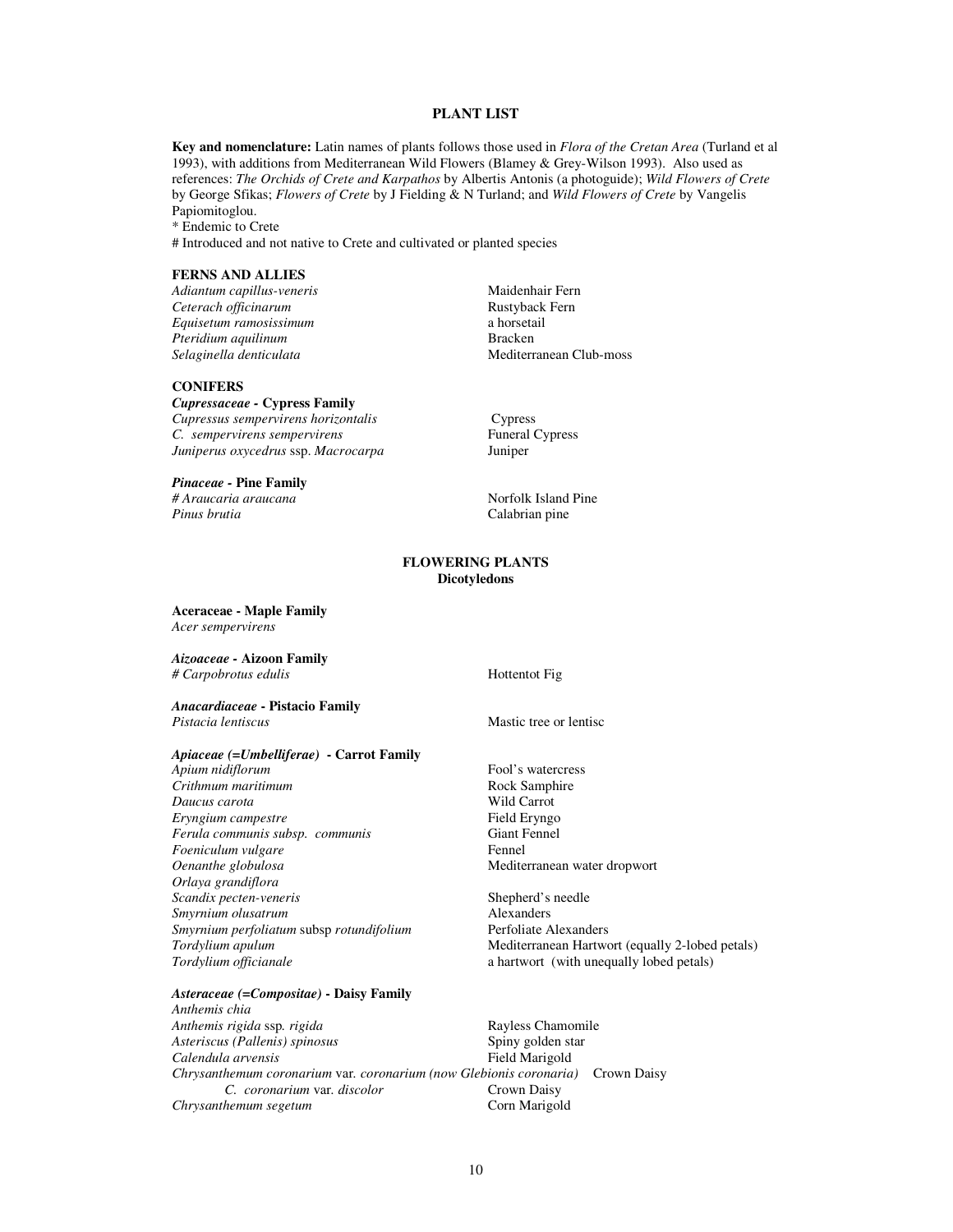| Crupina crupinastrum<br>Dittrichia viscosa                               | Crupina                              |
|--------------------------------------------------------------------------|--------------------------------------|
| Filago (Evax) pygmaea                                                    | Evax                                 |
| Galactites tomentosa                                                     | Mediterranean Thistle                |
| Helichrysum (stoechas ssp.) barrelieri                                   | Curry-plant                          |
| H. conglobatum                                                           | a curry-plant without scent          |
| Phagnalon graecum                                                        | Shrubby Cudweed                      |
| Ptilostemon chamaepeuce                                                  |                                      |
| Scorzonera cretica                                                       | Cretan Viper's-grass                 |
| Silybum marianum                                                         | Milk Thistle                         |
| Tragopogon sinuatus (porrifolius)                                        | Salsify                              |
| <b>Apocynaceae - Oleander Family</b>                                     |                                      |
| Nerium oleander subsp. oleander                                          | Oleander                             |
| <b>Berberidaceae - Barberry Family</b><br>Berberis cretica               |                                      |
| <b>Boraginaceae - Borage Family</b>                                      |                                      |
| Anchusa italica (azurea)                                                 | Large Blue Alkanet                   |
| Borago officinalis                                                       | Borage                               |
| Cerinthe major                                                           | Honeywort                            |
| Cynoglossum creticum                                                     | Blue Hound's-tongue                  |
| Echium angustifolium                                                     | Narrow-leaved Bugloss                |
| E. italicum                                                              | Pale Bugloss                         |
| E. plantagineum                                                          | Purple Viper's-bugloss               |
| Onosma graecum                                                           |                                      |
| Symphytum creticum (Procopiania cretica)                                 | Procopiania or Cretan gorge comfrey  |
| Cactaceae - Cactus Family<br># Opuntia ficus-barbarica (O. ficus-indica) | Prickly Pear                         |
| <b>Campanulaceae - Bellflower Family</b>                                 |                                      |
| Campanula erinus                                                         |                                      |
| * Campanula tubulosa                                                     |                                      |
| * Petromarula pinnata                                                    | Cretan Wall Lettuce                  |
| *Solenopsis minuta ssp. annua (Laurentia gasparrinii)                    |                                      |
| Caprifoliaceae - Honeysuckle Family                                      |                                      |
| # Sambucus nigra                                                         | Elder                                |
|                                                                          |                                      |
| Caryophyllaceae - Pink Family                                            |                                      |
| Cerastium comatum                                                        |                                      |
| PetrorhAyia velutina (Kohlrauschia velutina)                             |                                      |
| Silene cretica                                                           |                                      |
| S. colorata                                                              | Mediterranean catchfly               |
| S. gallica                                                               | Small-flowered Catchfly              |
| S. vulgaris                                                              | <b>Bladder Campion</b>               |
| Cistaceae - Rockrose Family                                              |                                      |
| Cistus (incanus ssp.) creticus                                           | <b>Cretan Cistus</b>                 |
| C. salvifolius                                                           | Sage-Leaved Cistus                   |
| Fumana sp.                                                               |                                      |
| Clusiaceae - St John's-wort Family                                       |                                      |
| Hypericum empetrifolium ssp. empetrifolium                               | Shrubby St. John's-wort              |
| <b>Convolvulaceae - Bindweed Family</b>                                  |                                      |
| Convolvulus althaeoides                                                  | Mallow-leaved Bindweed               |
| C. (althaeoides) elegantissimus                                          | cut leaves, pale in centre of flower |
| Cuscuta epithymum                                                        | Dodder                               |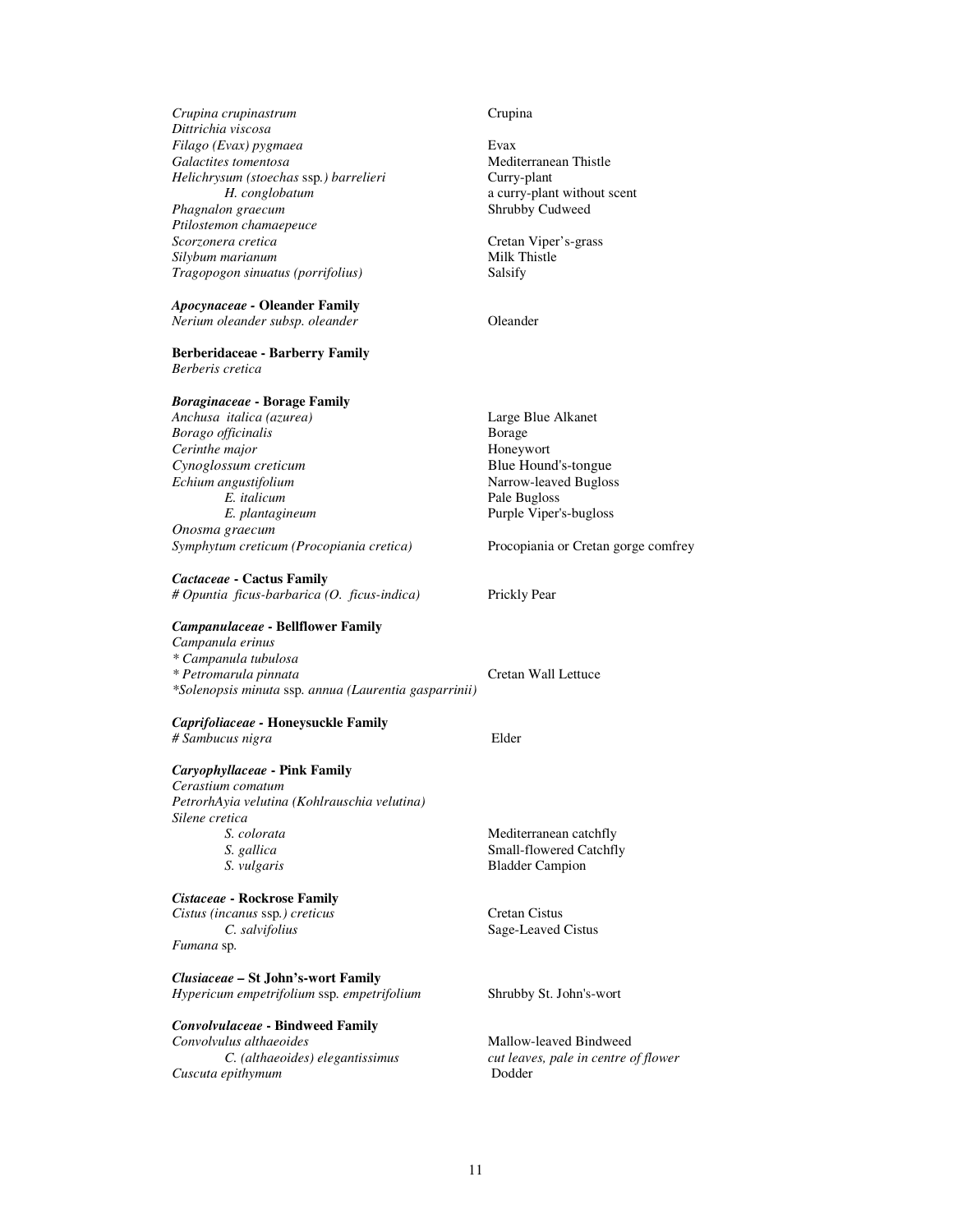#### *Crassulaceae* **- Stonecrop Family**

*Sedum praesidis Umbilicus horizontalis* Navelwort

#### *Cruciferaceae (=Brassicaceae)* **- Cabbage Family**

*Aubrieta deltoidea* Aubrieta *Biscutella didyma* **Buckler Mustard** *Cakile maritima* Sea-rocket *Capsella bursa-pastoris* **Shepherd's-purse Cardaria draba Cardaria Cardaria Cardaria Cardaria Cardaria Cardaria Cardaria Cardaria Cardaria Cardaria Cardaria Cardaria Cardaria Cardaria Carda** *Cardaria draba* Hoary cress *Nasturtium officinale* example **1999** Watercress<br> *Raphanus raphanistrum*Wild radish *Raphanus raphanistrum*<br>
\**Ricotia cretica*<br>
\**Ricotia cretica \*Ricotia cretica* and *Ricotia* Ricotia **Ricotia Ricotia Charlock Charlock Charlock** *Sinapis arvensis* 

## *Cucurbitaceae* **- Cucumber Family**

*Ecballium elaterium* Squirting cucumber  $Bryonia$  *cretica* ssp *cretica* 

#### *Dipsacaceae* **- Scabious Family**

*Knautia dipsacifolia Tremastelma palaestinum* (just seen by Chris on the headland east of Plakias bay)

#### *Euphorbiaceae* **- Spurge Family**

*Euphorbia acanthothamnos* Greek Spiny Spurge *E. dendroides E. helioscopia* Sun Spurge *E. paralias* Sea Spurge *E. paralias # Ricinus communis*<br>Mercurialis annua

#### *Fabaceae (=Leguminosa)* **- Pea Family**

*# Acacia* spp*.* Mimosa *Anagyris foetida* Bean trefoil *Anthyllus vulneraria* ssp.*.praepropera ( = rubriflora)* Red (Mediterranean) Kidney Vetch  $Bituminaria (Posoralea) bituminosa$ *Calicotome villosa* **According the Calicotome villosa Hairy Thorny Broom**<br> *Helencis siliauastrum* **Hairy Thorny Broom** *#Cercis siliquastrum* Judas Tree *Ceratonia siliqua Coronilla scorpioides* Scorpion-vetch<br>
\* Ebenus cretica Shrubby Sainfo *Hymenocarpus circinnatus* **Disk Trefoil** *Lathyrus annuus* yellow flowers, often red-veined *L. aphaca* **Yellow vetchling**<br> *Mairy Lupin* **Example 2018** *Lupinus micranthus* Hairy Lupin *Medicago arborea M. marina* Sea Medick<br>
Sea Medick<br>
Small melilot? *Melilotus* sp *indicus*<br>*Onobrychis* sp *Ononis reclinata* Small rest-harrow *O. viscosa Robina pseudoacacia*<br> *Securigera (Coronilla) cretica* False acacia<br>
Cretan Crown Vetch *Securigera (Coronilla) cretica* **Cretan Crown Vetter** Cretan Crown Vetter Cretan Crown Vetter Spanish Broom **Spartium junceum**<br> *Spartium junceum*<br> *Spartium junceum and spartial spartial Spartial Asparagus Pea*  $I$ etragonolobus purpureus *Trifolium angustifolium T. campestre* **Hop Trefoil**<br> *T. nigrescens* a common a *T. nigrescens* a common annual white clover *T. resupinatum* **a Reversed Clover** *T. stellatum* Starry Clover *T. tomentosum* Woolly Trefoil<br> *T. uniflorum* One-Flowered

**Mediterranean Spurge<br>Tree Spurge E.** Spurge<br>**Castor Oil Plant** *Mercurialis annua* Annual Mercury

**Shrubby Sainfoin (Cretan Ebony)** Cock's-comb sainfoin

**Reversed Clover One-Flowered Clover**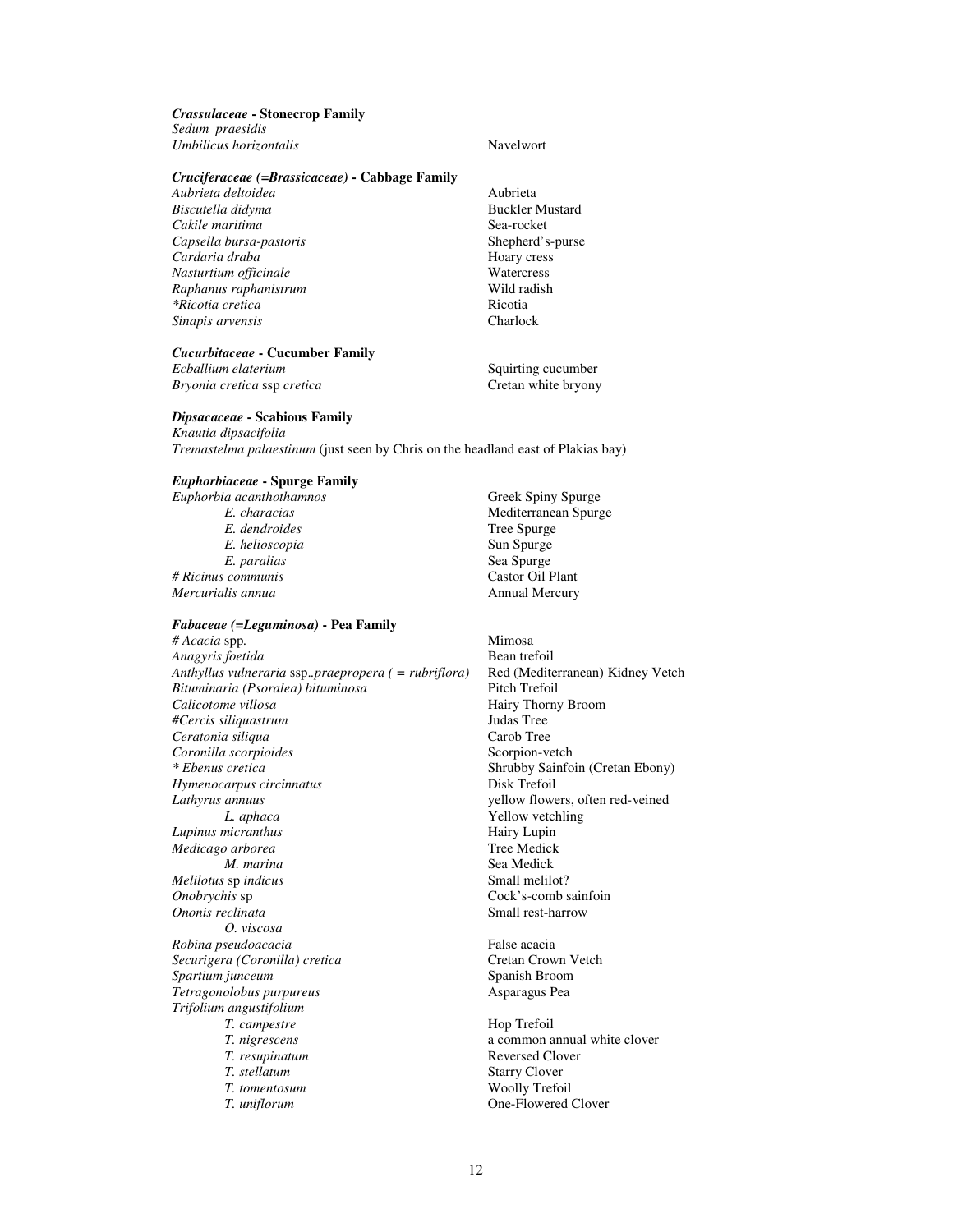*Tripodion (Anthyllis) tetraphyllum* Bladder Vetch *Vicia bithynica*<br> *V. hybrida*<br> *V. hybrida*<br> *V. hybrida V. hybrida* **Hairy Yellow Vetchling**<br> *V. lathyroides* Spring Vetch *V. lathyroides* Spring Vetch<br> *V. sativa* Common Vet *V. villosa* Fodder Vetch

*Fagaceae* **- Oak Family**  *Quercus coccifera* Kermes Oak

*Fumariaceae -* **Fumitory Family**  *Fumaria macrocarpa* 

*Gentianaceae* **- Gentian Family** 

*Blackstonia perfoliata* Yellow-wort **Centaurium pulchellum** 

#### *Geraniaceae* **- Geranium Family**

*Erodium circutarium* Common Storksbill *Geranium dissectum*<br> *G. lucidum*<br> **G.** *C. lucidum*<br> **Cut-leaved Cranesbill**<br> **Cut-leaved Cranesbill**<br> **Cut-leaved Cranesbill** G. purpureum

#### *Lamiaceae (=Labiatae)* **- Mint Family**

*Coridothymus (Thymus) capitatus* **Shrubby Thyme**<br> *Marrubium vulgare* **Shrubby Thyme White Horehound** *Marrubium vulgare* example and the More White Horehound Philometers and the More Sample Sample School and the Mo<br>Philometers and the More School and the More School and School and School and School and School and School a *Phlomis fruticosa*<br>Prasium majus *Salvia fruticosa* (formery *S. triloba*) Shrubby or *S. verbenaca* Wild Clary *S. verbenaca Satureja(Micromeria) nervosa S. thymbra* Savory *Stachys cretica \*Scutellaria sieberi* A big white skullcap

*Linaceae -* **Flax Family**  *Linum arboreum* Tree Flax *L. bienne* Pale Flax

*Lythracea -* **Loosestrife Family**  *Lythrum junceum* 

*Malvaceae* **- Mallow Family**  *Lavatera cretica* Lesser Tree Mallow *Malva. parviflora* **Small-flowered Mallow**<br> *M. sylvestris* **Small-flowered Mallow**<br> **Common Mallow** 

*Meliaceae -* **Persian Lilac family** *# Melia azedarach* Indian bead tree or Persian lilac

*Moraceae -* **Fig Family**  *Ficus carica* Fig

*Myoporaceae –* **Myoporum family** *# Myoporum laetum* **Ngaio** (from New Zealand)

*Oleaceae* **- Olive Family** *Olea europaea* Olive

**Common Vetch** 

Holm or evergreen oak

*E. malacoides* Mallow-leaved Storksbill **Shining Cranesbill**<br>Little Robin *G. rotundifolium* **Round-leaved Cranesbill** 

**Spanish hedge-nettle<br>Shrubby or 3-leaved Sage** 

**Common Mallow** 

**White Mulberry**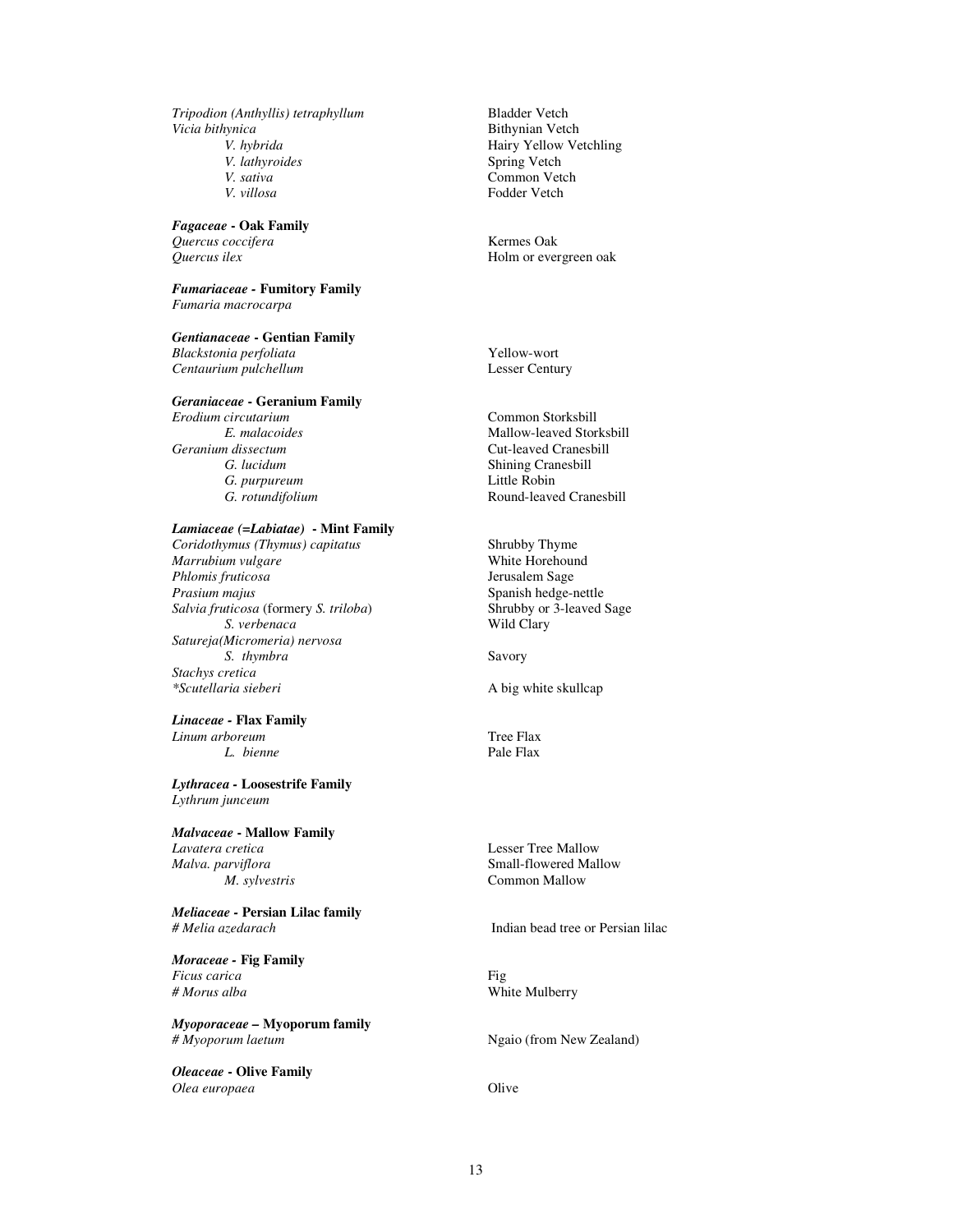### *Phillyrea latifolia*

| Orobanchaceae - Broomrape Family<br>Orobanche ramosa                                                                 | <b>Branched Broomrape</b>                                          |
|----------------------------------------------------------------------------------------------------------------------|--------------------------------------------------------------------|
| Oxalidaceae - Sorrel Family<br>Oxalis pes-caprae Bermuda Buttercup                                                   |                                                                    |
| Papaveraceae - Poppy Family<br>Glaucium flavum<br>Papaver rhoeas                                                     | Yellow Horned-poppy<br>Common Poppy                                |
| Pittospoacea - Pittosporum family<br># Pittosporum tobira                                                            | Pittosporum                                                        |
| Plantaginaceae - Plantain Family<br>Plantago afra                                                                    |                                                                    |
| P. coronopus<br>P. lanceolata                                                                                        | Buckshorn plantain<br><b>Ribwort Plantain</b>                      |
| <i><b>Platanaceae - Plane Tree Family</b></i><br>Platanus orientalis                                                 | <b>Oriental Plane</b>                                              |
| Polygalaceae - Milkwort Family<br>Polygala venulosa<br># Polygala x dalmaisiana                                      | Eastern Milkwort<br>Sweet pea shrub                                |
| Primulaceae - Primrose Family                                                                                        |                                                                    |
| Anagallis arvensis<br>*Cyclamen creticum                                                                             | Scarlet Pimpernel (Scarlet and blue forms)<br>Cretan Cyclamen      |
| <b>Punicacaea – Pomegranate family</b><br>Punica granatum                                                            | Pomegranate                                                        |
| <i><b>Ranunculaceae - Buttercup Family</b></i>                                                                       |                                                                    |
| Adonis microcarpa<br>Anemone coronaria<br>A. hortensis ssp. heldreichii                                              | Yellow pheasants-eye<br>Crown Anemone                              |
| Nigella damascena<br>Ranunculus asiaticus                                                                            | Love-in-a-mist<br>Turban Buttercup                                 |
| R. ficaria ssp. chrysocepahalus<br>R. gracilis                                                                       | Lesser Celandine                                                   |
| R. peltatus ssp. fucoides                                                                                            | Pond Water-crowfoot                                                |
| Resedaceae - Mignonette Family<br>Reseda alba<br>Reseda lutea                                                        | White Mignonette<br>Wild Mignonette                                |
| Rosaceae - Rose Family<br>Crataegus monogyna ssp. azarella<br>#Eriobotrya japonica<br>Pyrus spinosa<br>Rubus sanctus | Hawthorn<br>Loquat<br>Almond-leaved or Wild Pear<br><b>Bramble</b> |
| Sarcopterium spinosum                                                                                                | Thorny Burnet                                                      |
| <b>Rubiaceae - Bedstraw Family</b><br>Galium aparine<br>Sherardia arvensis<br>Valantia hispida                       | Cleavers<br><b>Field Madder</b>                                    |
| Rutaceae - Rue Family                                                                                                |                                                                    |
| # Citrus limon<br># Citrus sinensis                                                                                  | Lemon<br>Orange                                                    |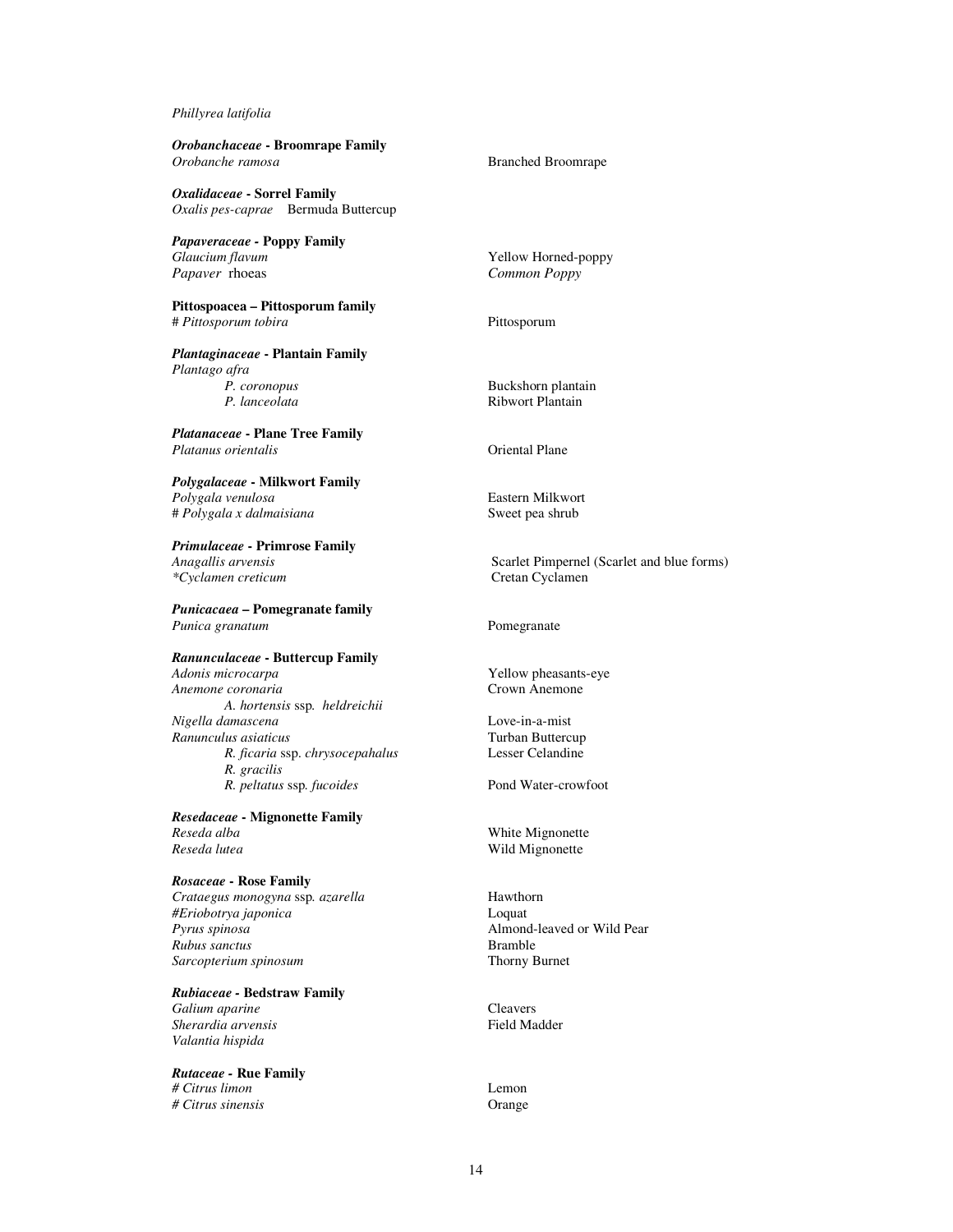| Ruta chalepensis                             | Rue                                |
|----------------------------------------------|------------------------------------|
| Santalaceae-Sandalwood family<br>Osyris alba | Osyris                             |
| <b>Scrophulariaceae - Figwort Family</b>     |                                    |
| Bellardia trixago                            | <b>Bellardia</b>                   |
| Linaria pelisseriana                         | Jersey Toadflax                    |
| Misopates orontium                           | Lesser Snapdragon (Weasel's Snout) |
| Parentucellia latifolia                      |                                    |
| Parentucellia viscosa                        | <b>Yellow Bartsia</b>              |
| Scrophularia lucida                          | <b>Shining Figwort</b>             |
| * Verbascum arcturus                         | Hanging Mullein                    |
| V. macrurum                                  |                                    |
| V. sinuatum                                  |                                    |
| Veronica cymbalaria                          |                                    |
| Solanaceae - Potato Family                   |                                    |
| Hyoscyamus albus                             | White Henbane                      |
| Mandragora autumnalis                        | Mandrake                           |
| #Nicotiana glauca                            | Tree tobacco                       |
|                                              |                                    |
| Styracaceae - Storax Family                  | <b>Storax</b>                      |
| Styrax officinalis                           |                                    |
| Tamaricaceae - Tamarix Family                |                                    |
| Tamarix smyrnensis                           | Tamarisk                           |
|                                              |                                    |
| <b>Thymelaeaceae - Daphne Family</b>         |                                    |
| Thymelaea hirsuta                            | Thymelea                           |
|                                              |                                    |
| <b>Urticaceae - Nettle Family</b>            |                                    |
| Parietaria judaica Pellitory of the Wall     |                                    |
| Urtica pilulifera Roman Nettle               |                                    |
|                                              |                                    |
| Valerianaceae - Valerian Family              |                                    |
| Centranthus calcitrapae                      | Cretan Valerian                    |
| *Valeriana asarifolia<br>Valerianella sp     | Cornsalad                          |
|                                              |                                    |
| Vitaceae - Vine Family                       |                                    |
| Vitus vinifera                               | Grape Vine                         |
|                                              |                                    |
|                                              |                                    |
| Monocotyledons                               |                                    |
| <b>Agavaceae - Agave Family</b>              |                                    |
| # Agave americana                            | <b>Century Plant</b>               |
|                                              |                                    |
| Amaryllidaceae - Daffodil Family             |                                    |
| Pancratium maritimum                         | Sea Daffodil (leaves only)         |
|                                              |                                    |
| <b>Araceae - Arum Family</b>                 |                                    |
| Arum concinnatum                             |                                    |
| A. creticum                                  | Cretan Arum                        |
| Dracunculus vulgaris                         | Dragon Arum                        |
|                                              |                                    |
| <b>Arecaceae - Palm Family</b>               |                                    |
| Phoenix theophrasti                          | Cretan Palm                        |
| #Washingtonia filifera                       | Washingtonia                       |
| Iridaceae - Iris Family                      |                                    |
| Gladiolus italicus                           | <b>Field Gladiolus</b>             |
|                                              |                                    |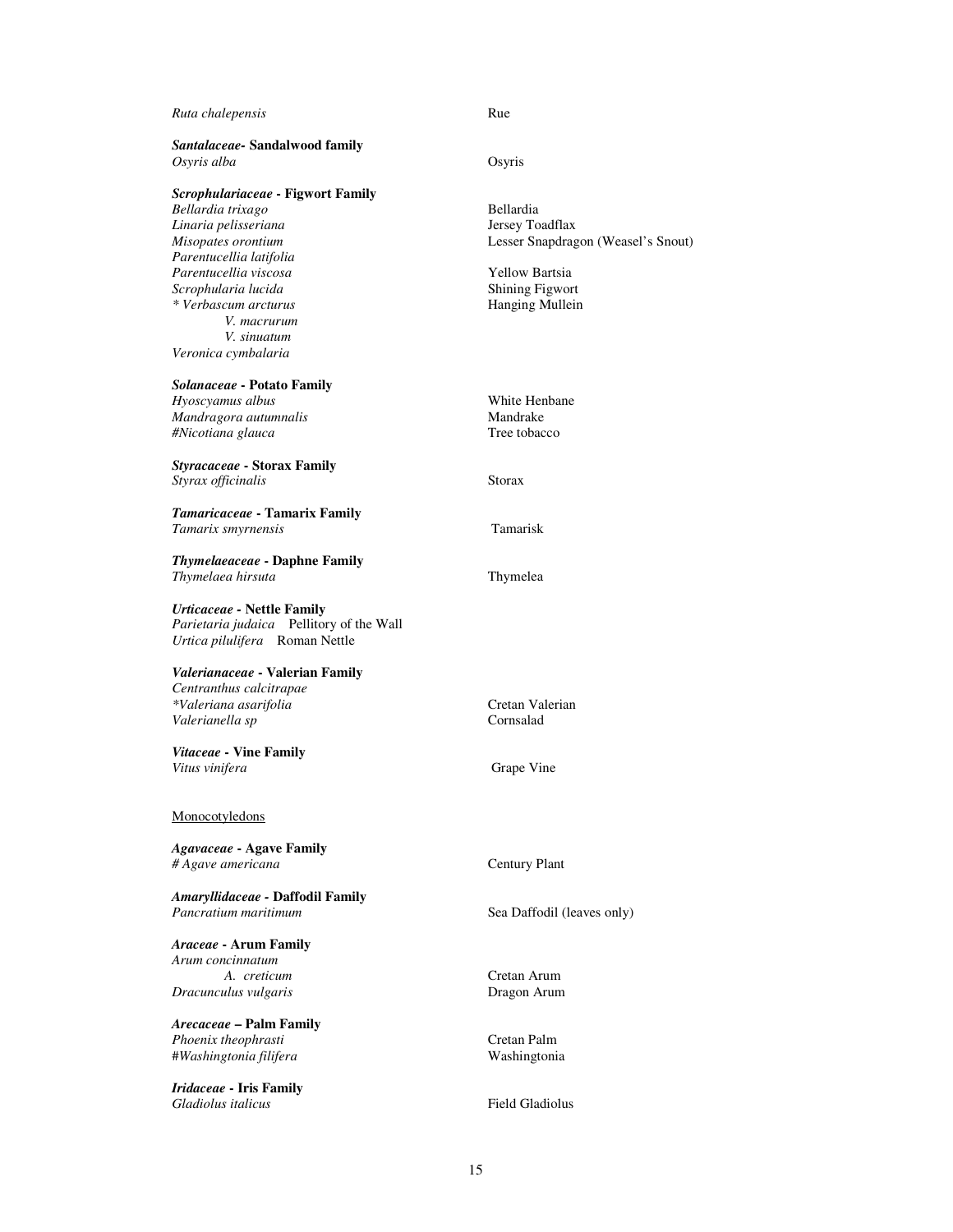*Gynandriris sisyrinchium* Barbary Nut *Iris pseudocorus* Yellow Flag

#### *Liliaceae* **- Lily Family**

*Allium nigrum Asphodeline lutea* Yellow Asphodel *Asphodelus ramosus (aestivus)* Common Asphodel *Charybdis (Drimia, Urginea) maritima* Sea Squill *Gagea graeca*  \**M. spreitzenhoferi Ornithogalum narbonense* **A** spiked Star-of-Bethlehem<br> *Ruscus aculeatus* **A** spiked Star-of-Bethlehem<br>
Butcher's broom *Ruscus aculeatus* Butcher's broom *\*Tulipa doerfleri* (red, Spili) *T. saxitilis* Rock tulip (pink, Omalos)

#### *Orchidaceae* **- Orchid Family**

*Aceras anthropophorum*<br> *Anacamptis pyramidalis*<br> *Anacamptis pyramidalis Anacamptis pyramidalis Barlia robertiana* Giant orchid (not in flower)

*O. (scolopax) heldreichii* Marengo orchid<br> *O. episcopalis/holoserica* Bishop's ophrys *O. episcopalis/holoserica* Bishop's ophrys *O. iricolor* Rainbow orchid

*Orchis boryi O. coriophora ssp. fragrans* Bug orchid *O. italica* Italian man orchid *O. laxiflora* **Loose-flowered orchid**<br> *O. ( provincialis) pauciflora* **example 3** Few-flowered orchid *O.* ( provincialis) pauciflora) *O. quadripunctata* **Four-spotted orchid**<br> *O. simia* **Monkey orchid** 

*Serapias orientalis?* 

#### *Poaceae* **- Grass Family (very incomplete)**

*Arundo donax* **Giant Reed**<br> *Briza maxima* **Giant Reed**<br>
Greater Ou Lagurus ovatus *Phragmites australis* **Common Reed**<br> *Typha domingensis* a reedmace a reedmace  $T$ *ypha domingensis* 

Tassel Hyacinth (*right*)

Common Smilax or Sarsparilla

*Ophrys cretica* Cretan bee orchid *O. phrygana* Phrygana orchid a yellow bee orchid; hairy speculum *O. sicula* **Sicilian orchid**, another yellow bee orchid – flowers held horizontally or vertically; hairless speculum *O. (sphegodes) mammosa* Mammose orchid

**Monkey** orchid

*S. lingua* Tongue orchid

*Breater Quaking-grass*<br>*Hare's-tail* 

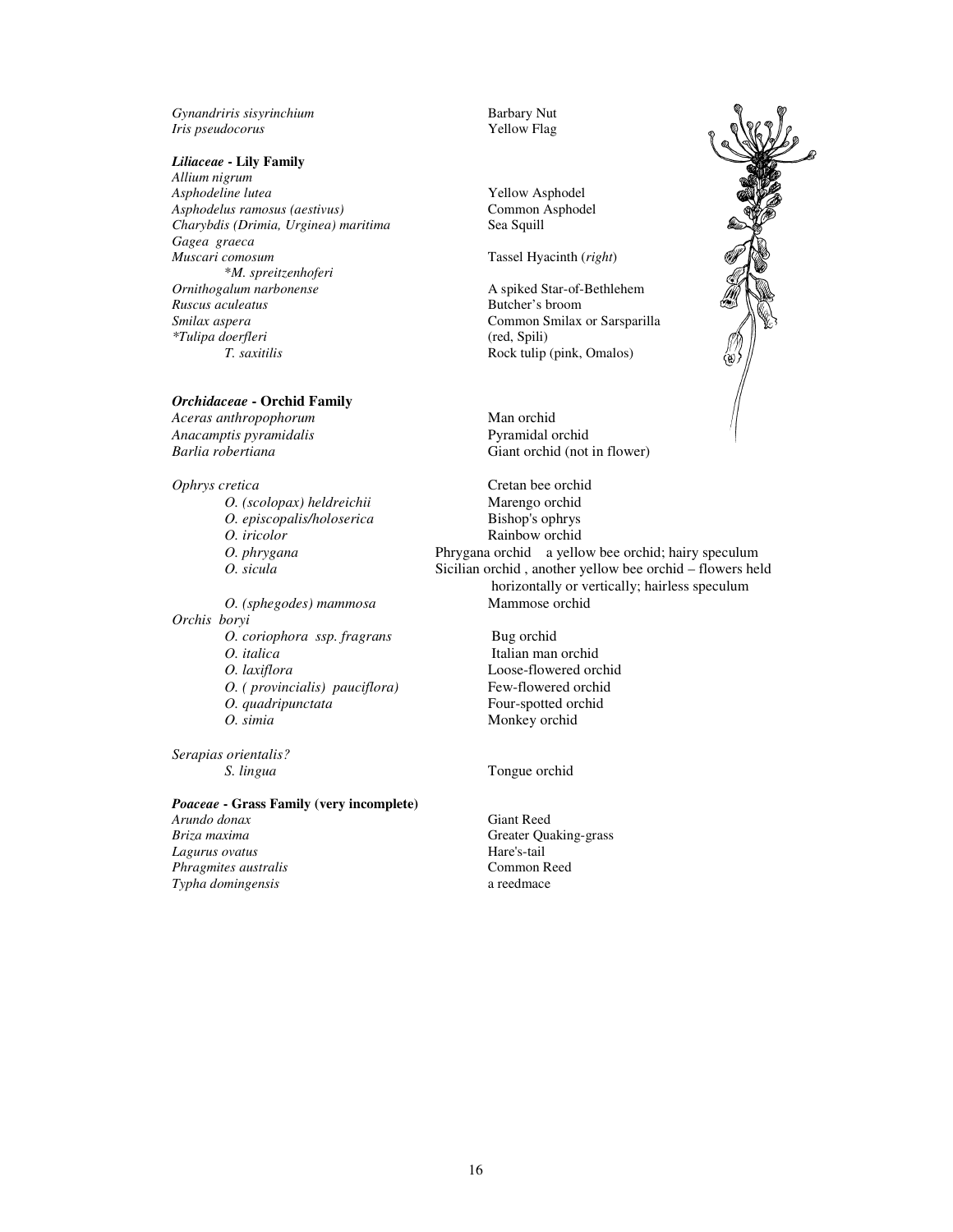#### **BIRDS**

**Little grebe** lots at Ayia Reservoir 19/4 **Shag** 1 at Plakias, Mediterranean race, 18 & 19/4 **Little bittern** 1 seen well at Ayia Reservoir 19/4 **Squacco heron** 3 Ayia Reservoir 19/4; 8 in off the sea at Damnoni beach 21/4 **Little egret** 2 at Plakias 17/4; 35 Plakias 22/4 **Grey heron** 9 flying inland of Plakias 17/4 **Purple heron** 1 at Avia Triada 18/4 **Mute swan 1** at Ayia reservoir 19/4<br> **Garganey** 5 at Ayia Reservoir 19/4 Garganey 5 at Ayia Reservoir 19/4; c 120 in Plakias Bay, evening of 21/4<br>
Shoveler 2 pairs at Avia Reservoir 19/4 **Shoveler** 2 pairs at Ayia Reservoir 19/4<br> **Griffon vulture** Seen over hills from Plakias: b seen over hills from Plakias; birds at nest holes Kourtaliotiko Gorge, several Kotsiphou gorge; several at Imbros **Marsh harrier** 2 at Ayia Reservoir 19/4, 1 at Frangocastello 21/4 **Bonelli's eagle** a pair in Imbros gorge 21/4 **Golden eagle 1** at Imbros gorge 21/4<br>**Buzzard common** and widespread **Buzzard Common and widespread Kestrel Common and widespread Common and widespread** seen at Mirthios, Spili town and Spili bumps **Peregrine** 1 at Kotsiphou gorge 20/4; 1 at Imbros gorge 21/4<br> **Chukar** seen at Festos: heard at Moni Préveli **Chukar** seen at Festos; heard at Moni Préveli **Quail Quail Constant According to the Little crake**<br> **1.** The *Little crake* **Constant Constant Constant Constant Constant Constant Constant Constant Constant Constant Constant Constant Constant Constant Constant Cons Little crake** 2 at Ayia Reservoir 19/4<br>Moorhen several at Avia Reservoir several at Ayia Reservoir **Coot** many at Ayia Reservoir **Little stint** 1 at Plakias, 18/4, 19/4 and 21/4 river **Greenshank** 2 at Ayia Reservoir 19/4<br>**Wood sandpiper** 1 at Ayia Triada 18/4: 3 **Wood sandpiper** 1 at Ayia Triada 18/4; 3 at Ayia Reservoir 19/4; 3 on Omalos plateau 19/4 **Common sandpiper** singles and to 3 at Plakias Yellow-legged gull **values** common and widespread **Feral pigeon / rock dove** some with the characteristics of wild birds in Kourtaliotiko gorge, but mixing freely there with feral pigeons **Woodpigeon widespread in small numbers**<br> **Collared dove by** small numbers in many towns **Collared dove small numbers in many towns and villages**<br> **Turtle dove 11 Ayia Triada 18/4 Turtle dove** 11 Ayia Triada 18/4 **Cuckoo** 1 heard on the edge of the Omalos plateau 19/4 **Swift** seen in small numbers at Ayia reservoir 19/4 and elsewhere in the following days **Pallid swift** 1 Plakias 16/4; seen going into a building at dusk at Rethymnon 19/4 **Alpine swift** seen most days, including 6 at Mirthios, 10 at Spili bumps and many at Ayia Triada and Ayia reservoir **Bee-eater** 23 at Ayia Reservoir 19/4<br> **Hoopoe** singles near Damnoni 17/4 **Hoopoe singles near Damnoni 17/4 and at Ayia Triada 18/4**<br>**Crested lark common** and widespread common and widespread **Woodlark** Omalos **Sand martin** seen regularly in periods of hirundine movement, notably a flock of 47 at Plakias 19/4 **Crag martin in Kourtaliotiko gorge**<br> **Swallow many trickling through Swallow many trickling through, but no big flocks**<br>**Red-rumped swallow** 1 at Plakias 16/4 Avia Triada 18/4 and Fr. **Red-rumped swallow** 1 at Plakias 16/4 Ayia Triada 18/4 and Frangocastello 19/4 **House martin** trickling through trickling through **Yellow wagtail** Of half a dozen yellow wagtails feeding at Plakias 19/4, one male *feldegg* and one male) *thunbergii* **White wagtail White widespread, no pied this year Wren Wren Widespread at Omalos and in Kourtalitiko** heard at Omalos and in Kourtalitiko gorge **Whinchat** best count was 5 at Plakias 18/4 **Stonechat** small numbers in most places **Wheatear small numbers on the Omalos plateau only**